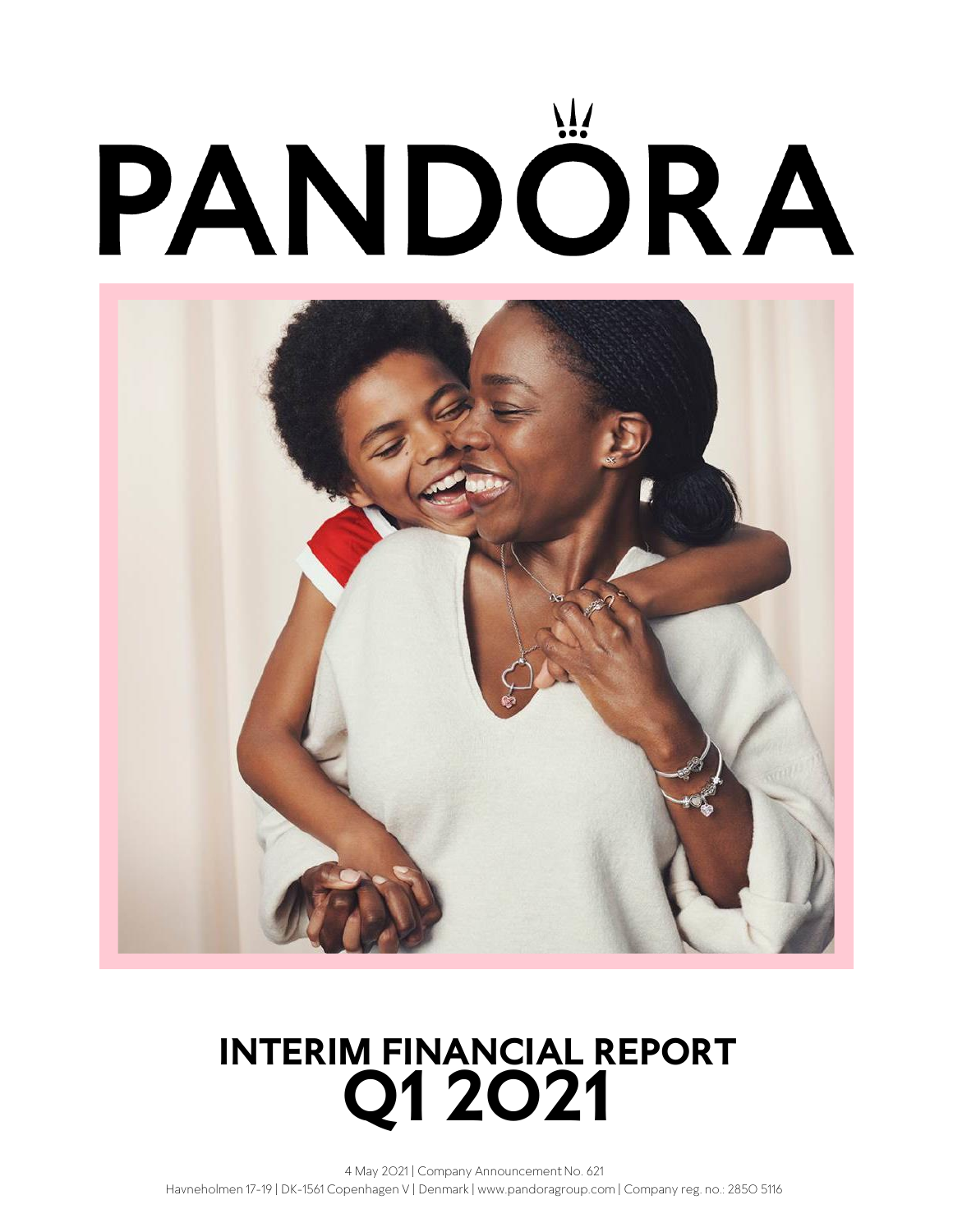# Financia<br>
Strong case of the strong case of the strong case of the strong case of the strong case of the strong case of the strong case of the strong case of the strong case of the strong cash provided to the proof the con

# **HIGHLIGHTS**

- Executive Summary
- Financial Highlights
- New Strategy

# 

# **BUSINESS UPDATE**

- Business Update
- Revenue Review
- Profitability
- Cash Flow & Balance Sheet
- Financial Guidance
- Sustainability
- Other Events
- Contact

# **FINANCIAL STATEMENTS**

- Financial Statements
- Accounting Notes
- Disclaimer

# **Our equity story**

Pandora is a cross-generational brand with unmatched recognition that gives a voice to people's loves. Our jewellery is crafted and hand-finished to the highest ethical and environmental standards at our state-of-the-art crafting facilities in Thailand and made to inspire women to collect, create and combine genuine jewellery at affordable prices.

Pandora's strategy, Phoenix, focuses on delivering sustainable and profitable revenue growth building on the vast untapped opportunities within our existing core business. A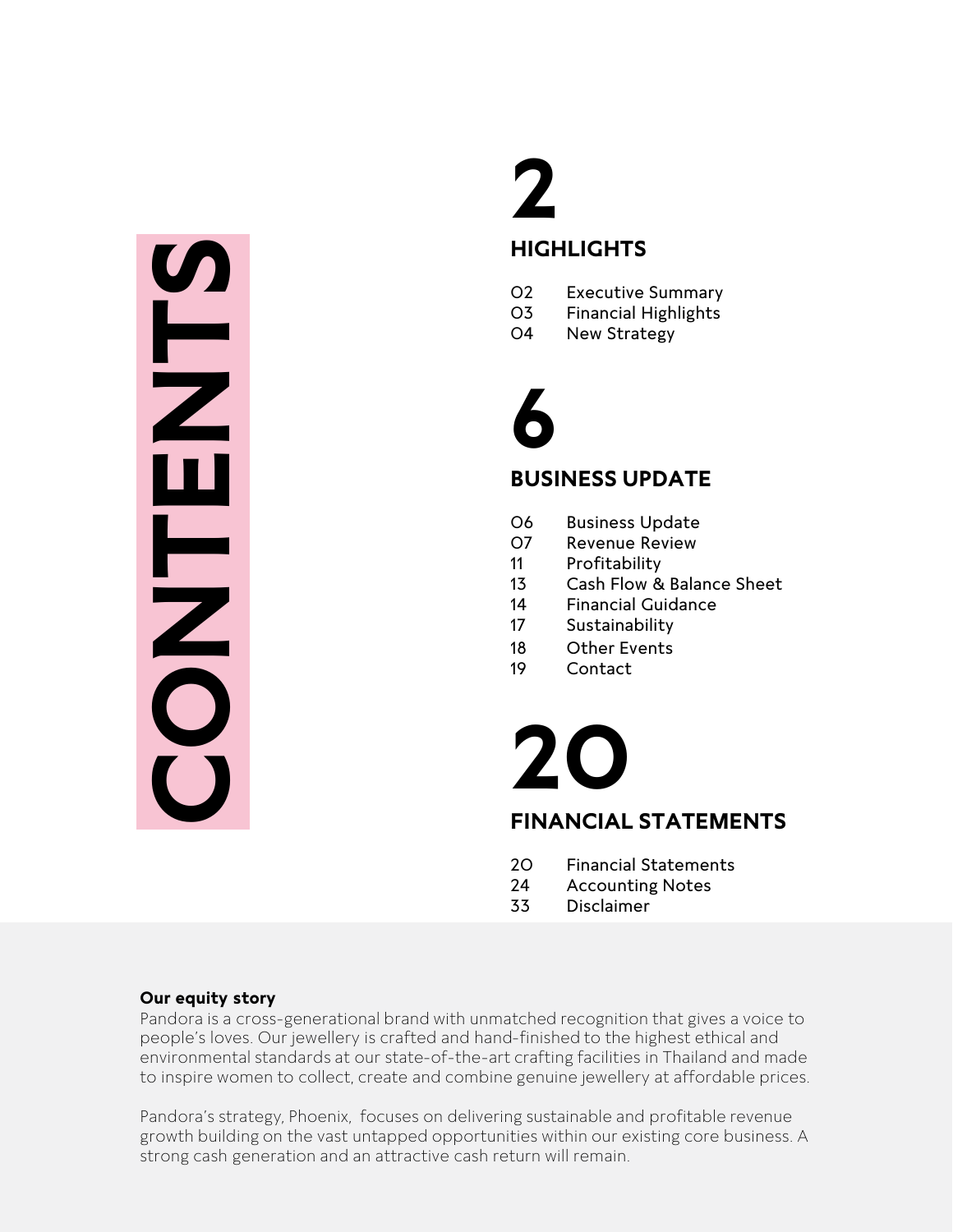### **EXECUTIVE SUMMARY**

# **Pandora embarks on new growth strategy**

# - **Strong Q1. Guidance for 2021 upgraded**

# **Highlights**

- Pandora had a strong start to 2021. Despite 30% of the stores being closed in Q1 due to COVID-19, organic growth was -3% vs Q1 2019 where there was no COVID-19 impact (+13% vs Q1 2020)
- Online growth was 136% in Q1 2021 vs last year and more than 200% vs 2019
- Stimulus packages in US fuelled consumer demand
- China performance continues to be weak, albeit in line with expectations, and remains a strategic priority
- EBIT margin increased from 15.3% in Q1 2020 to 20.1% in Q1 2021, driven by operating leverage
- Based on the strong performance in Q1 2021, the financial guidance for 2021 is raised
- After two years of turnaround, Programme NOW has been completed. The key objectives of stabilising the topline, increase brand relevance and brand access and reduce cost have been achieved
- The headlines of a new strategy is launched today. The strategy focuses on delivering sustainable and profitable revenue growth building on the vast untapped opportunities within our existing core business
- Low financial leverage and strong liquidity position. Pandora resumes cash distribution to the shareholders. DKK 1 billion to be distributed in Q2 2021

To provide a cleaner view on the performance, Pandora is providing supplementary growth KPI's vs 2019, where there was no COVID-19 impact. Sell-out growth vs Q1 2019 was -5% in spite of 30% of the stores being temporarily closed during Q1 2021. Revenue was driven by continued strong growth in the US as well as sustained online performance. US delivered 52% sell-out growth vs. Q1 2019, with stimulus packages fuelling strong consumer demand.

Based on the strong start to 2021, the financial guidance for 2021 is upgraded to organic growth "above 12%" (previously "above 8%") and EBIT margin "above 22%" (previously "above 21%").

# *Alexander Lacik, President and CEO of Pandora, says:*

*"We have had a good start to 2021, not least considering that many of our stores have been closed. Performance in the US and online continues to be strong, and we keep investing in building brand desirability, digital capabilities and operational excellence. COVID-19 obviously remains a challenge and our priority is the safety and wellbeing of our*  employees and consumers. During the last two years, Programme NOW has significantly improved Pandora's *foundation and I am pleased to say the turnaround is now behind us. Today, we can turn the page on the next chapter for Pandora and announce our new strategy, moving us from turnaround to sustainable growth."*

### **Financial overview (excl. Programme NOW restructuring costs in 2020)**

|                                                            | Q1 2021 | Q1 2020 | FY 2020 |
|------------------------------------------------------------|---------|---------|---------|
| Organic growth, %                                          | 13%     | $-14%$  | $-11%$  |
| Sell-out growth incl. temporarily closed stores, %         | 21%     | $-17%$  | $-12%$  |
| Sell-out growth incl. temporarily closed stores, % vs 2019 | $-5%$   | n/a     | n/a     |
| Revenue, DKK million                                       | 4.500   | 4.172   | 19,009  |
| Gross margin, %                                            | 76.3%   | 77.4%   | 76.5%   |
| <b>EBIT margin, %</b>                                      | 20.1%   | 15.3%   | 20.4%   |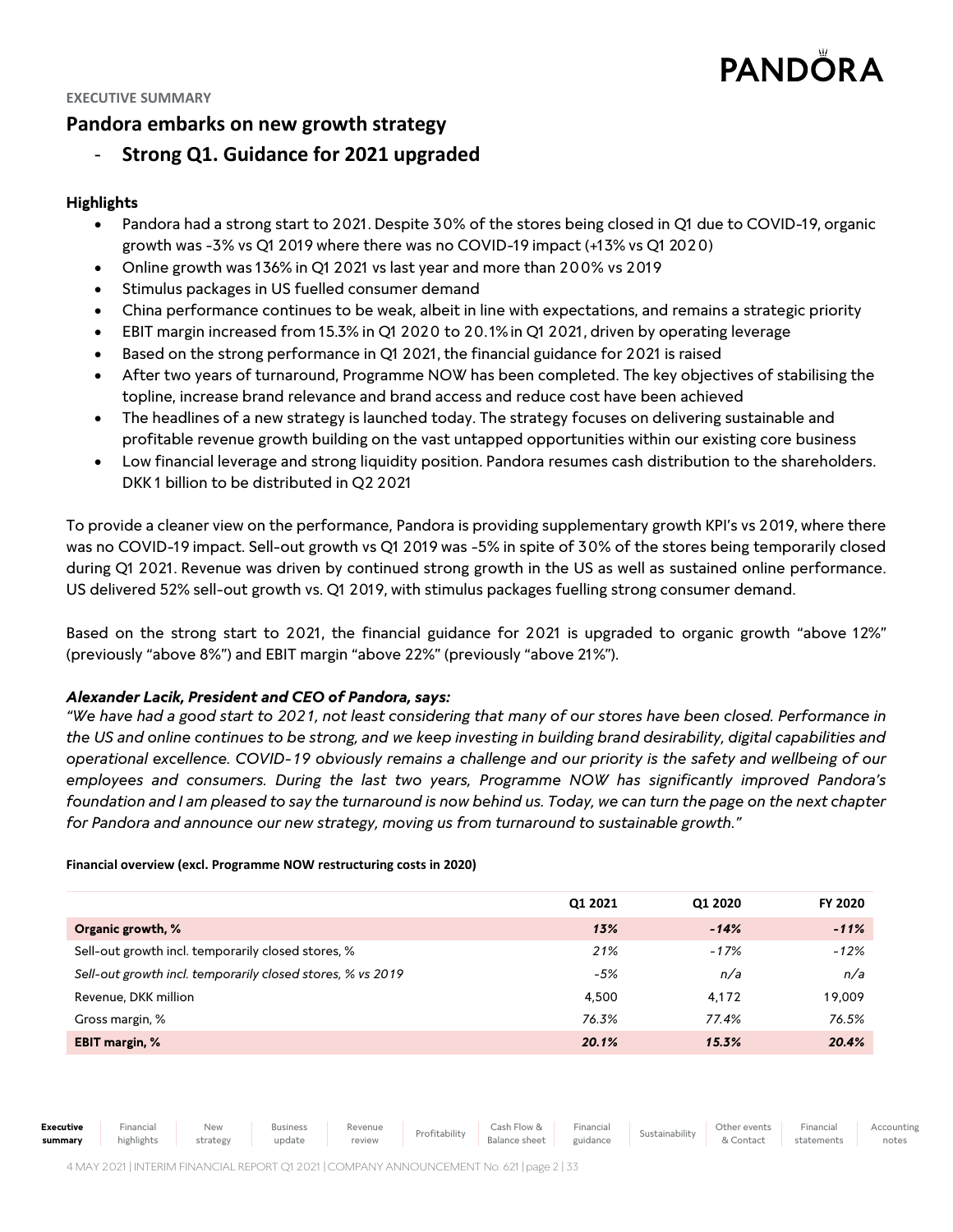| <b>FINANCIAL HIGHLIGHTS</b>                                              |                          |         |          |                  |
|--------------------------------------------------------------------------|--------------------------|---------|----------|------------------|
| <b>DKK</b> million                                                       | Q1 2021                  | Q1 2020 | FY 2020  | FY 2021 guidance |
| Key financial highlights                                                 |                          |         |          |                  |
| Organic growth, %                                                        | 13%                      | $-14%$  | $-11%$   | "Above 12%"      |
| Organic growth, % vs 2019 <sup>5</sup>                                   | $-3%$                    | n/a     | n/a      |                  |
| Sell-out growth incl. temporarily closed stores, %                       | 21%                      | $-17%$  | $-12%$   |                  |
| Sell-out growth incl. temporarily closed stores, %, vs 2019 <sup>5</sup> | $-5%$                    | n/a     | n/a      |                  |
| Gross margin <sup>1</sup> , %                                            | 76.3%                    | 77.4%   | 76.5%    |                  |
| EBIT margin <sup>1</sup> , %                                             | 20.1%                    | 15.3%   | 20.4%    | "Above 22%"      |
|                                                                          |                          |         |          |                  |
| Consolidated income statement (reported)                                 |                          |         |          |                  |
| Revenue                                                                  | 4,500                    | 4,172   | 19,009   |                  |
| Earnings before interest, tax, depreciation and amortisation (EBITDA)    | 1,416                    | 733     | 4,999    |                  |
| Operating profit (EBIT)                                                  | 903                      | 204     | 2,684    |                  |
| Net financials                                                           | $-92$                    | $-234$  | $-190$   |                  |
| Net profit for the period                                                | 628                      | $-24$   | 1,938    |                  |
| <b>Financial ratios</b>                                                  |                          |         |          |                  |
| Revenue growth DKK, %                                                    | 8%                       | $-13%$  | $-13%$   |                  |
| Revenue growth, local currency, %                                        | 13%                      | $-14%$  | $-11%$   |                  |
| Gross margin (reported), %                                               | 76.3%                    | 75.4%   | 75.6%    |                  |
| EBITDA margin (reported), %                                              | 31.5%                    | 17.6%   | 26.3%    |                  |
| EBIT margin (reported), %                                                | 20.1%                    | 4.9%    | 14.1%    |                  |
| Effective tax rate, %                                                    | 22.5%                    | 22.5%   | 22.3%    |                  |
| Equity ratio, %                                                          | 41%                      | 19%     | 37%      |                  |
| NIBD to EBITDA excl. restructuring costs, x                              | 0.6                      | 1.3     | 0.5      |                  |
| Return on invested capital (ROIC), %                                     | 29%                      | 22%     | 25%      |                  |
| Cash conversion incl. lease payments, %                                  | $-65%$                   | $-134%$ | 183%     |                  |
| Net working capital, % of last 12 months revenue                         | $-0.4%$                  | 0.0%    | $-7.6%$  |                  |
| <b>Stock ratios</b>                                                      |                          |         |          |                  |
| Total pay-out ratio (incl. share buyback) <sup>2</sup> , %               |                          | n/a     | 65%      |                  |
| Dividend per share, DKK <sup>3</sup>                                     | $\overline{\phantom{a}}$ |         |          |                  |
| Quarterly dividend per share, DKK <sup>4</sup>                           | $\overline{\phantom{a}}$ |         |          |                  |
| Earnings per share, basic, DKK                                           | 6.3                      | $-0.3$  | 20.0     |                  |
| Earnings per share, diluted, DKK                                         | 6.3                      | $-0.3$  | 19.9     |                  |
|                                                                          |                          |         |          |                  |
| <b>Consolidated balance sheet</b>                                        |                          |         |          |                  |
| <b>Total assets</b>                                                      | 19,211                   | 19,529  | 19,984   |                  |
| Invested capital                                                         | 11,675                   | 13,810  | 10,540   |                  |
| Net working capital                                                      | $-76$                    | 10      | $-1,447$ |                  |
| Net interest-bearing debt (NIBD)                                         | 3,735                    | 10,178  | 3,151    |                  |
| Equity                                                                   | 7,940                    | 3,632   | 7,389    |                  |
| Consolidated statement of cash flow                                      |                          |         |          |                  |
| Cash flow from operating activities                                      | $-316$                   | 55      | 5,975    |                  |
| Capital expenditure - total                                              | 88                       | 129     | 491      |                  |
| Capital expenditure - property, plant and equipment                      | 35                       | 94      | 369      |                  |
| Free cash flow incl. lease payments                                      | $-586$                   | $-272$  | 4,908    |                  |
|                                                                          |                          |         |          |                  |

<sup>1</sup>2020 numbers are excluding Programme NOW restructuring costs.

<sup>2</sup> Excluding sale of Treasury shares amounting to DKK 1.8 billion in Q2 2020.

<sup>3</sup> Proposed dividend per share for the year.

<sup>4</sup> Paid quarterly dividend per share for the period.

<sup>5</sup> Revenue performance compared with 2020 is heavily distorted by COVID-19 impacts, as both years are impacted by store closures, making performance difficult to interpret. For this reason, the performance vs 2020 need to be interpreted with care and Pandora has therefore added two supplementary growth KPI's vs 2019 to provide a cleaner view on the performance: Organic growth vs 2019 and Sell-out growth vs 2019.

Pandora has removed the Total like-for-like KPI from the financial overview and instead included it in the Excel appendix uploaded to the investor website. Currently, the Total like-for-like provide little insights to the performance of Pandora, as the KPI do not take store closures into account. Pandora has replaced the KPI with "Sell-out growth incl. temporarily closed stores" and will continue with this until store closures no longer impact Total like-for-like.

|  | Executive<br>summary | Financial<br>highlights | <b>New</b><br>strategy | <b>Business</b><br>update | review |  | Revenue Profitability Cash Flow & Financial Sustainability Other events Financial Profitability Pelphone check<br>Balance sheet guidance |  |  | & Contact | statements | Accounting<br>notes |
|--|----------------------|-------------------------|------------------------|---------------------------|--------|--|------------------------------------------------------------------------------------------------------------------------------------------|--|--|-----------|------------|---------------------|
|--|----------------------|-------------------------|------------------------|---------------------------|--------|--|------------------------------------------------------------------------------------------------------------------------------------------|--|--|-----------|------------|---------------------|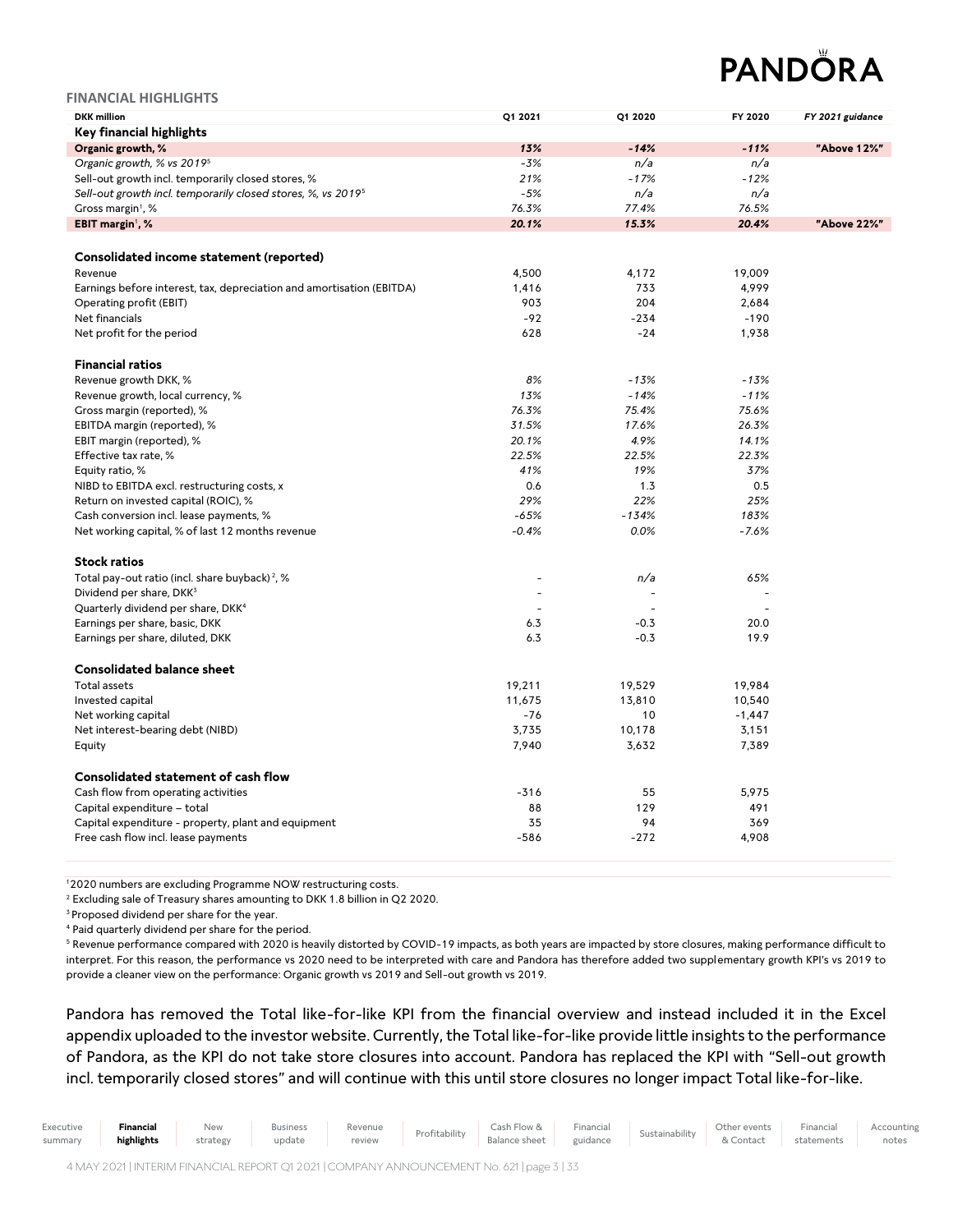# **NEW STRATEGY Phoenix: Pandora embarks on new growth strategy**

# **Introduction**

Today, we provide a high-level overview of the key components of our new growth strategy, Phoenix. The details of the strategic pillars will be revealed at a Capital Markets Day in September.

The headlines of the new strategy are announced today for two reasons. First of all, Pandora wants to provide an overall understanding of the key drivers of the business going forward, following the completion of Programme NOW. And secondly, Pandora is ready to announce, today, the first, significant initiative under the new strategyPandora Brilliance – sustainably lab-created diamonds.

# **Background**

Since its foundation, Pandora has grown rapidly and in a short time build the world's largest jewellery brand. The company sells three pieces of jewellery every second and has the largest network in the industry with almost 7,0 0 0 points of sale and a strong online business.

For a couple of years, Pandora did not do enough to stay relevant and keep its place in the heart of consumers. And as a result, the brand lost some of its appeal. That is why Pandora launched Programme NOW in 2018 – a turnaround programme to strengthen the relevance and reach of the brand, optimise costs, and improve operational excellence across the company. Over the past two years, Pandora has renewed every part of the consumer experience and is now offering more impactful products and marketing concepts for consumers across markets.

The turnaround is now complete and a new growth journey can begin. Pandora's new strategy is called Phoenix. It builds on Pandora's unique brand promise and the significant potential to attract new consumers to the brand. Like the mythological bird Phoenix, Pandora has transformed and is rising for a new chapter of growth.

The strategy launched today is focused on the vast opportunities to grow within – or close to - Pandora's existing core business. In the longer term, Pandora also sees opportunities to extend the unique advantages which Pandora possesses - manufacturing capabilities, global distribution network and a well-known brand – into other categories (including M&A).

# **THE FOUR GROWTH PILLARS**

The new strategy has four pillars aiming at delivering sustainable and profitable revenue growth: Brand, Design, Personalisation and Core Markets.

# **Brand: Fuel our brand desirability and reach**

Pandora is a global affordable luxury brand that enjoys a high level of consumer awareness, strong brand equity, and a loyal customer base. To ensure Pandora also wins the hearts of the new generations, the company will continue efforts to increase brand desirability by creating an iconic visual world with authentic and culturally relevant communication. Pandora will drive holistic communication that reaches across all the consumer touchpoints.

# **Design: Create customer-centric innovation**

Pandora sees significant potential to both grow its biggest platform, Moments, and launch new complementary platforms around our core proposition of collectability and self-expression. Designs will be crafted by fusing robust consumer insights and strong creative expression. To ensure new product platforms become successful and add incremental volume, Pandora will use these insights to design for different needs and target groups.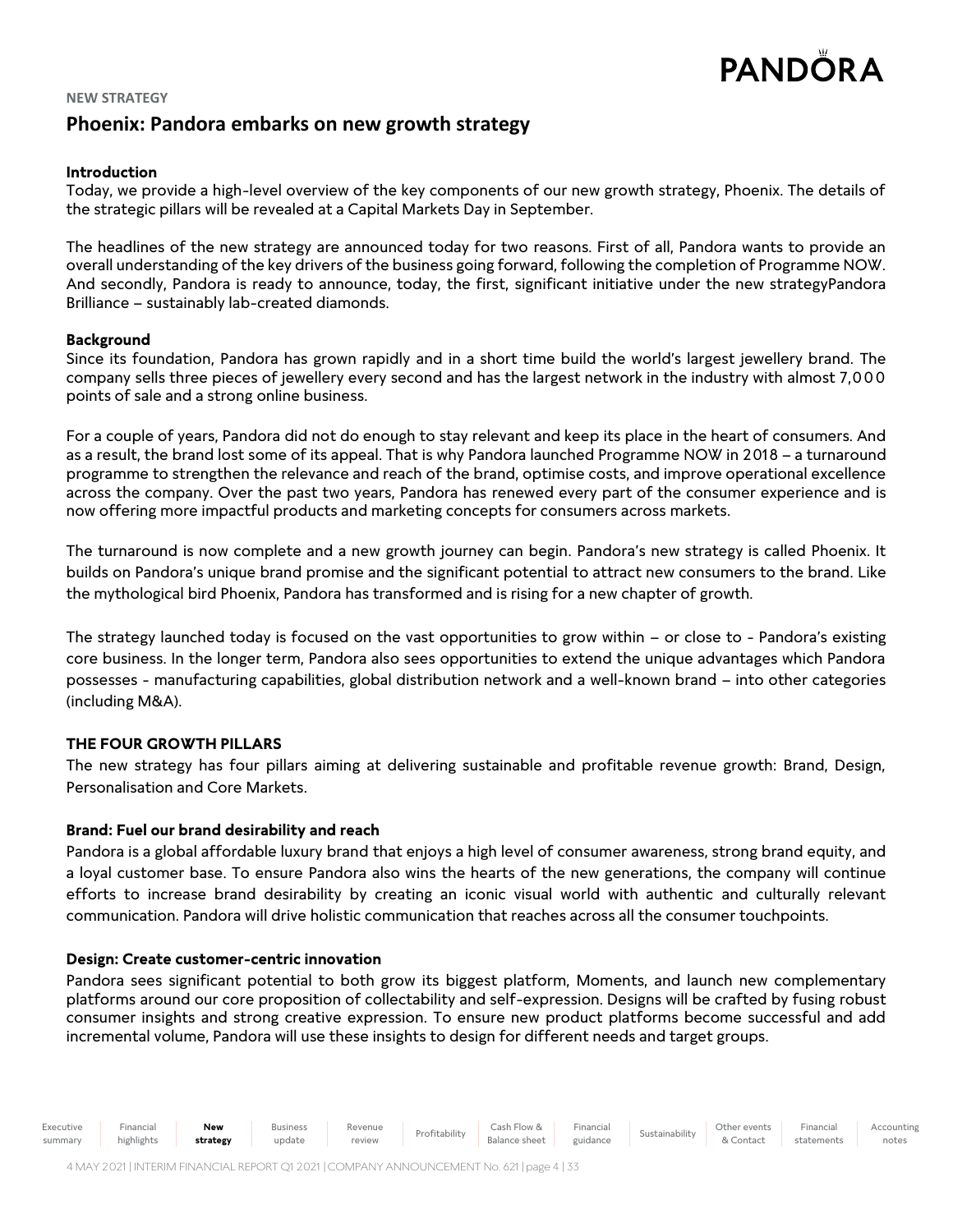Accounting notes

# **Personalisation: Personalise the customer experience**

Pandora is a global brand with a direct relationship to millions of consumers. This connection provides rich insights that can help the company offer a better and more personalised service throughout the whole customer journey. The aim is to provide a more relevant and customised omni-channel shopping experience across stores and online.

# **Core markets: Grow our Core Markets with particular focus on US and China**

Pandora sees significant opportunities to grow in existing markets, rather than expanding into new geographies. In particular, Pandora will focus on untapped opportunities in US and China – markets where our brand penetration is still low. US and China represent more than 50% of the global jewellery market, and they will continue to increase in importance with a significant part of the absolute market growth driven by these two markets. As such, Pandora plans to invest over-proportionally in US and China.

# **FOUNDATION**

To succeed with Phoenix, Pandora will rely on its strong foundation:

# **People**

From crafting and distribution to stores and offices, Pandora is a world-class team connected by passion and a strong sense of purpose. The new global operating model ensures the company delivers one brand experience based on shared processes and clear roles. Pandora will continue to attract and develop talent, raise mobility and provide innovative digital solutions that help employees connect, perform and grow their careers.

# **Digitalisation**

The solid digital foundation Pandora is building will enable the strategy. With its new digital powerhouse in Copenhagen, Pandora will significantly increase its use of data and advanced analytics and digitalise its business in many other ways. Pandora's ambition is to be best at offering personalised service to many customers.

# **Sustainability**

Pandora's ambition is to be an industry leader in sustainability and become a low-carbon, circular, inclusive and fair business with a positive impact across the value chain. High-quality jewellery, strong business performance and high ethical standards go hand in hand, and the company operates with respect for resources, environment and people.

# **Excellence**

Programme NOW brought significant operational improvements but Pandora still has many opportunities to raise the bar for excellence across manufacturing, stores and functions. The company will continue to be highly cost-conscious across its operations.

# **Scale**

Pandora is the largest jewellery manufacturer in the world and has the biggest brand reach, touching millions of consumers every day. Pandora will continue to leverage this scale advantage to provide jewellery at competitive prices, and reach consumers faster and better, while staying agile and adapting to changes in the market.

# **PRESENTATION AND CONFERENCE CALL**

Today, Pandora will host an extended conference call where the headlines of the new strategy will be presented. A separate Phoenix presentation as well as a video recording of the conference call will be available on our website.

# **CAPITAL MARKETS DAY**

Pandora will host a Capital Markets Day on 14 September 2021 in London. The Executive Leadership Team will be present and share details of the strategic initiatives. At the same time, Pandora will announce new financial targets.

| executive | -inancial  | New      | Business | Revenue | Profitabilit | Cash Flow &   | Financia <sub>1</sub> | inabilit | Other events | Financial  |
|-----------|------------|----------|----------|---------|--------------|---------------|-----------------------|----------|--------------|------------|
| summary   | highlights | strategy | update   | review  |              | Balance sheet | guidance              | Sustai   | Contac       | statements |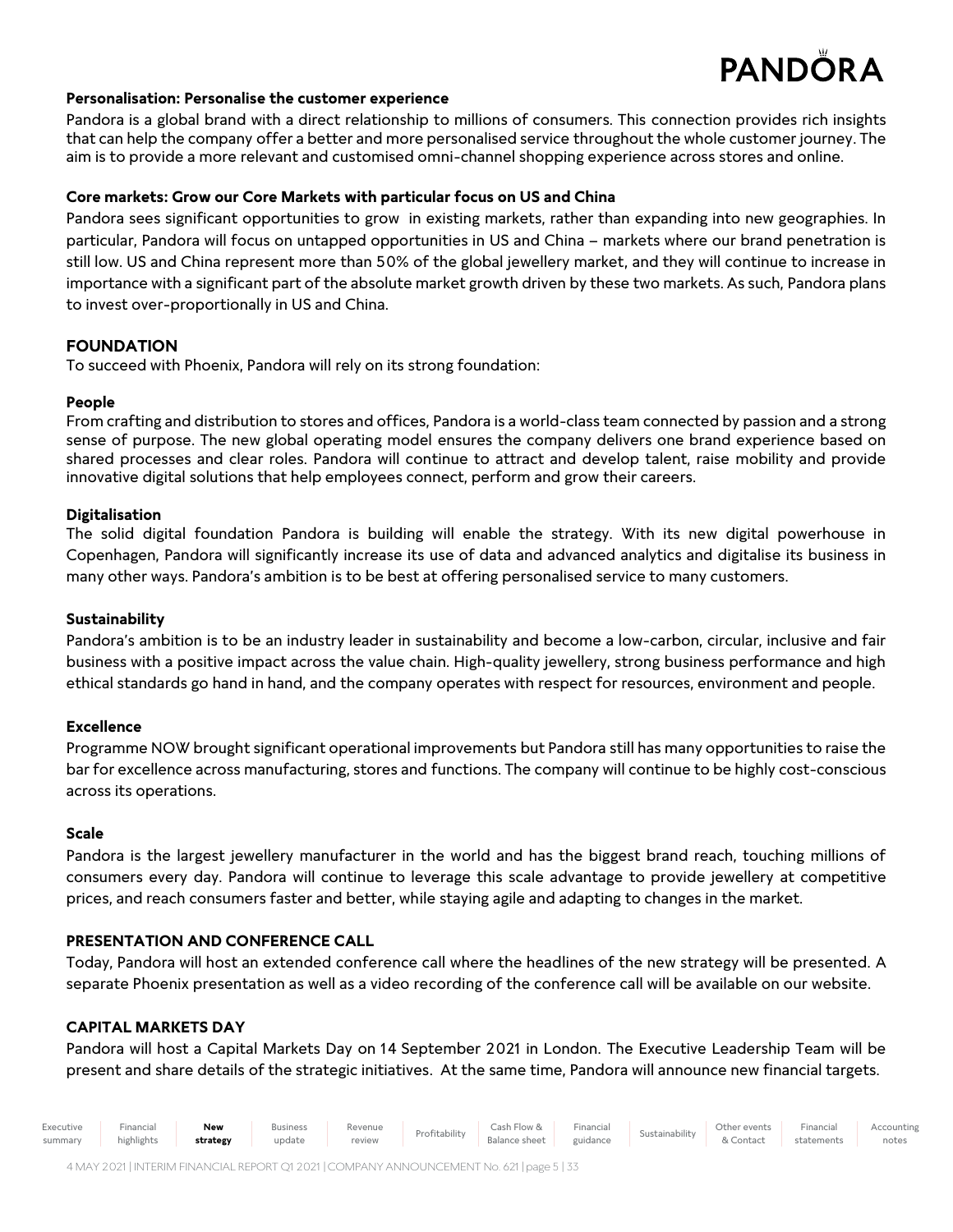### **BUSINESS UPDATE**

# **Strong start to 2021 despite an average of 30% temporarily store closures in the quarter**

Despite another wave of COVID-19 lockdowns in Q1 2021, Pandora delivered solid revenue performance supported by significant growth in the biggest market, US, representing 31% of revenue in Q1 2021 vs 22% in Q1 2020. Most of Pandora's markets across Europe experienced store closures and COVID-19 restrictions in Q12021, including limited openings hours and social distancing measures. Pandora therefore continued to focus its marketing efforts on driving traffic online. Revenue generated by email marketing, as one of the initiatives, grew by triple digits growth rates in the quarter. Additionally, Pandora tested new platforms in Q1 2021, such as TikTok and Twitch in selected markets like the US. The initial results are positive and help secure the strong online performance. Performance in China continued to be unsatisfactory with sell-out decreasing by -48% vs 2019. The performance is in line with expectations and China continue to be a top priority. The first significant steps to reposition the brand in China will be initiated in the second half of 2021. China accounted for only 6% of revenue in Q1 2021.

The traffic into owned physical stores was down by around 50% compared to Q1 2020. But the quality of traffic is better, leading to a materially higher conversion rate, while continuing to indicate that more consumers enter the stores with a purpose to buy during the pandemic. In Australia and US, traffic into physical stores was positive compared to Q1 2020 suggesting that consumers largely revert to the physical channel once stores are open. The same early signs are seen in UK, which reopened early April.

Pandora's continued efforts to improve merchandising processes resulted in a 60% reduction in the end of season sale in Q1 2021 – another sign that the brand health is improving. Valentines, which is the key trading event in Q1, did very well and was up 5% vs 2019. Markets like the UK also delivered positive Valentines growth, despite all stores being temporarily closed.

Pandora's strong brand position was maintained and one third of all Google searches for branded jewellery globally in Q12021 was for Pandora.

As Pandora enters Q2, the uncertainty around COVID-19 continues, especially in Europe where the lockdowns are widely imposed in our key markets France, Italy and Germany. With 35% of stores closed end of March and around 20% today and with Mother's Day approaching, chances that the event will be fully online in some markets are high. Pandora will leverage on learnings from the strong UK online event, where Mother's Day falls in Q1.

The solid performance continued in April 2021. Sell-out growth is expected to be mid-single digit positive vs 2019. This continues to be driven by US where performance in April is even stronger than in Q1 2021. Draft numbers for April shows revenue of around DKK 1.7 billion corresponding to an organic growth vs 2019 of around 30%. Organic growth is supported by timing of shipments between March and April 2021. A trading update with the final revenue numbers for April 2021 will be released in due course.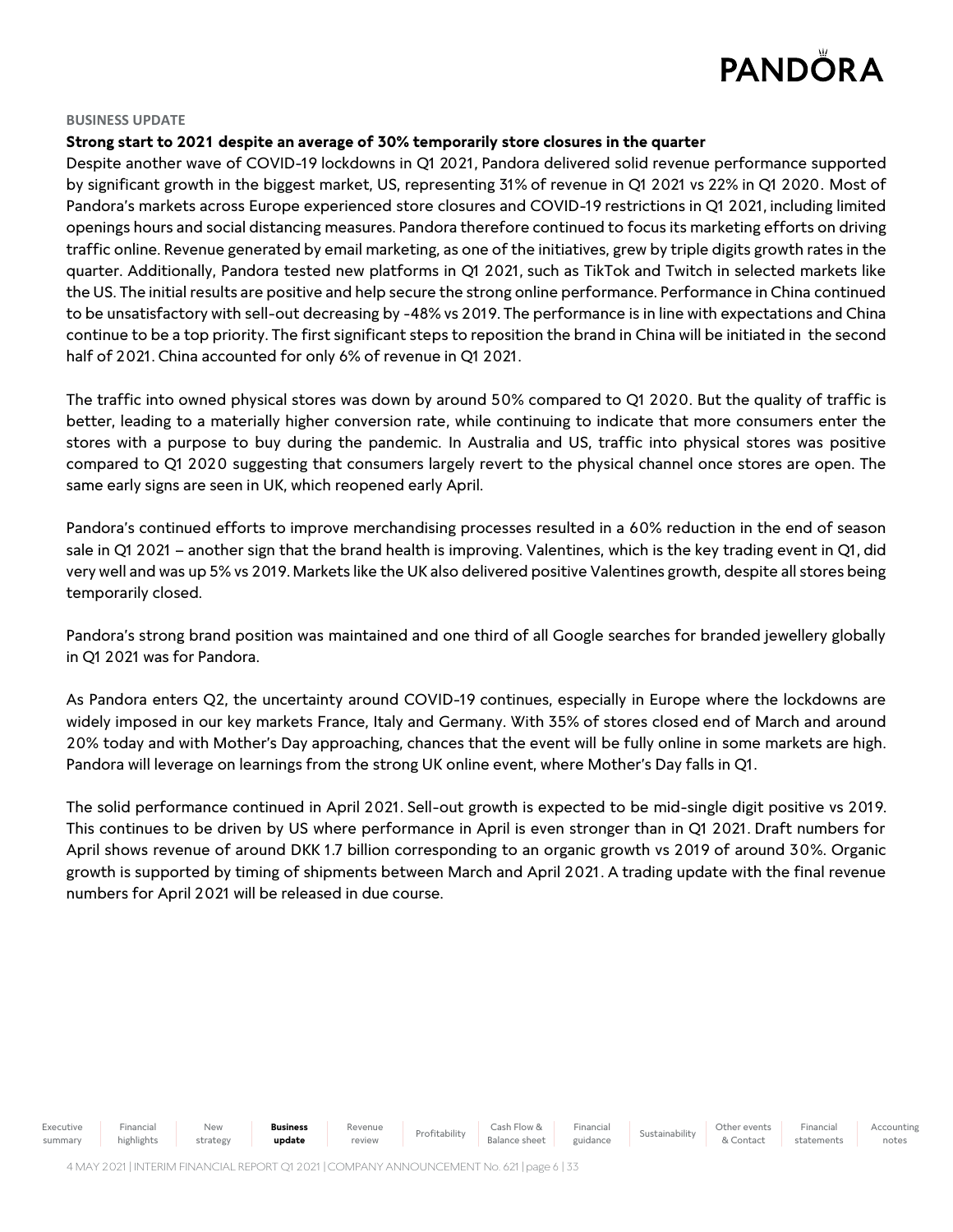### **REVENUE REVIEW**

# **Strong underlying revenue development**

The revenue growth development can be illustrated as follows (supplementary comments follows below):

# **Q1 growth composition vs Q1 2019**

%-p growth (approximately)



# **Q1 growth composition vs Q1 2020**



Q1 2021 was another quarter with performance impacted by temporarily closed stores. On average 30% of the stores was temporarily closed in Q1 2021 vs approx. 20% in Q1 2020. For this reason, the performance vs 2020 need to be interpreted with care and Pandora has therefore added two supplementary growth KPI's vs 2019 to provide a cleaner view on the performance: Organic growth vs 2019 and Sell-out growth vs 2019.

All markets were generally impacted by some restrictions from social distancing. Traffic vs 2020 was, as expected, negative across most key markets in the physical stores partly offset by double digit growth in conversion rates. The total sell-out growth vs 2019 at -5% and +21% vs 2020, was driven by continued strong online performance where both traffic and conversion rates continue to grow by high double digits. Additionally, US and Australia both delivered positive growth vs 2019, also in the physical network contributing positively to the strong performance.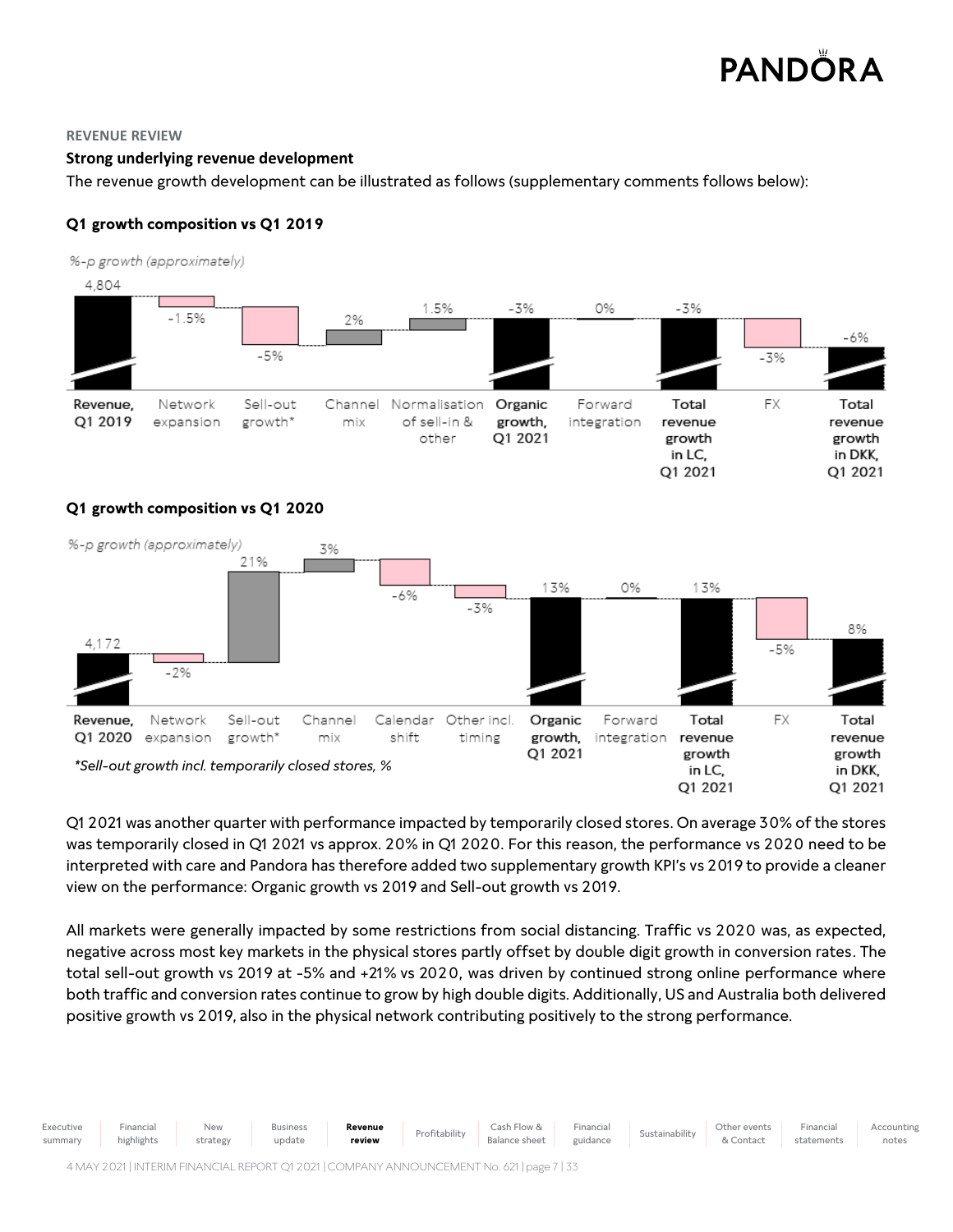# **Q1 growth composition vs Q1 2019**

Organic growth vs 2019 was negatively impacted by approximately -1.5pp from the closure of 54 concept stores compared with Q12019.

The impact of lockdowns and social restrictions in physical stores, has skewed the channel mix towards online. This created a positive impact on reported revenue converting wholesale sell-in to sell-out in the online channel.

Finally the organic growth was positively impacted by relatively higher sell-in compared to Q1 2019. As part of Programme NOW, Pandora initiated a commercial reset in Q1 2019 with the purpose of among others reducing inventory at wholesale partners. Sell-in to partners in Q1 2019 was therefore unusually low.

# **Q1 growth composition vs Q1 2020**

Revenue performance compared with 2020 is heavily distorted by COVID-19 impacts, as both years are impacted by store closures, making performance difficult to interpret.

Organic growth vs 2020 was 13% driven by sell-out growth of 21%. The sell-out growth vs 2020 was favourably boosted due to differences in trading days between the weekly so-called 4-4-5 retail calendar (used for sell-out) and the Gregorian calendar (used for organic growth). Week 13 is part of Q1 2021 sell-out and include four days of April, 1-4 April. In April 2020, almost the entire network was temporarily closed due to COVID-19 making comparable numbers easy and differences between the retail and Gregorian calendar therefore impact the two KPI's.

Both Global Business Units showed good performance in Q1 2021. *Moments and Collabs* generated 22% sell-out growth vs 2020 while *Style and Upstream Innovation* generated 17% sell-out growth vs 2020.

# **REVIEW OF REVENUE BY CHANNEL**

Revenue in Pandora owned concept stores was down vs both 2020 and 2019, clearly impacted by store closures. On the other hand the very strong online performance continued, offsetting some of the impact from COVID-19 related lockdowns in physical stores.

Organic growth in Pandoras wholesale business was -4% vs 2019, as store closures affects the sell-in to partners. Furthermore, Pandora has maintained its focus to secure a balanced sell-in vs sell-out ratio, and in general the partners have managed well through the pandemic. Other points of sales grew 7% vs 2019 driven by wholesalers in mainly Germany and China with an online business.

| <b>DKK</b> million                | 01 2021 | Q1 2020 | Sell-out growth<br>vs 2020 | Sell-out growth<br>vs 2019 | Organic<br>growth vs 2020 | Organic<br>growth vs 2019 | <b>Local currency</b><br>growth vs 2020 | Share of<br>Revenue |
|-----------------------------------|---------|---------|----------------------------|----------------------------|---------------------------|---------------------------|-----------------------------------------|---------------------|
| Pandora owned <sup>1</sup> retail | 2.956   | 2.623   | 27%                        | 2%                         | 17%                       | $-1%$                     | 18%                                     | 66%                 |
| - of which concept stores         | 1,381   | 1,836   | -                          | $\overline{\phantom{0}}$   | $-22%$                    | $-41%$                    | $-20%$                                  | 31%                 |
| - of which online stores          | 1.417   | 621     | $\overline{\phantom{0}}$   | $\overline{\phantom{0}}$   | 136%                      | 205%                      | 136%                                    | 31%                 |
| - of which other points of sale   | 158     | 165     | $\overline{\phantom{a}}$   | $\qquad \qquad$            | $O\%$                     | $-15%$                    | 0%                                      | 4%                  |
| Wholesale                         | 365. ا  | 1.328   | 12%                        | $-15%$                     | 9%                        | -4%                       | 8%                                      | 30%                 |
| - of which concept stores         | 689     | 765     | $\overline{\phantom{a}}$   | $\overline{\phantom{0}}$   | $-2%$                     | $-12%$                    | $-5%$                                   | 15%                 |
| - of which other points of sale   | 676     | 563     | $\overline{\phantom{0}}$   | $\overline{\phantom{0}}$   | 25%                       | 7%                        | 25%                                     | 15%                 |
| Third-party distribution          | 179     | 220     | 12%                        | $-15%$                     | $-14%$                    | $-22%$                    | $-14%$                                  | 4%                  |
| <b>Total revenue</b>              | 4.500   | 4,172   | 21%                        | $-5%$                      | 13%                       | $-3%$                     | 13%                                     | 100%                |

<sup>1</sup> Pandora does not own any of the premises (Land and buildings) where stores are operated. Pandora exclusively operates stores from leased premises.

Executive summary Financial highlights New strategy Business update **Revenue Revenue** Profitability Cash Flow & Balance sheet Financial Sustainability Other events & Contact Financial statements Accounting notes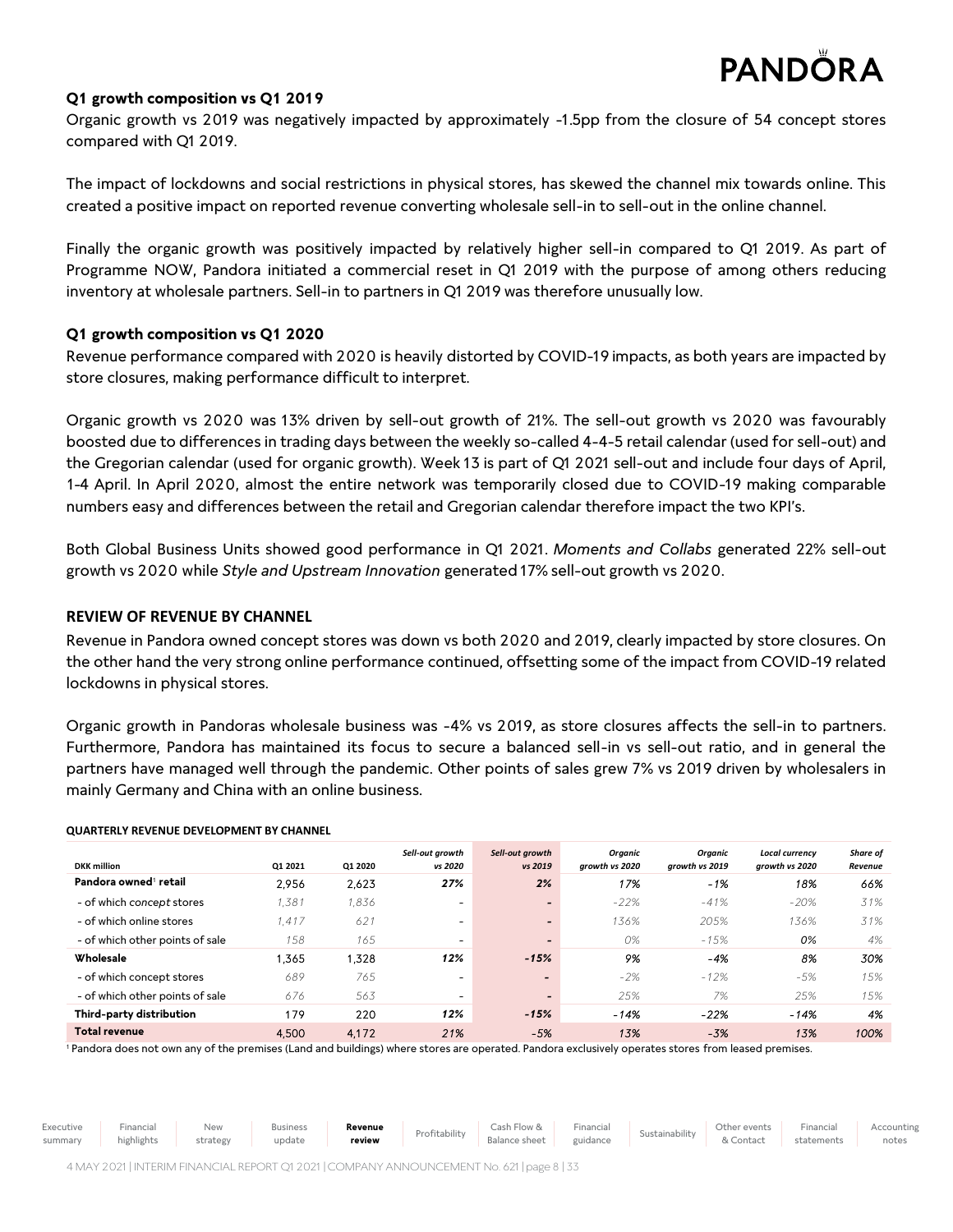Accounting notes

# **REVIEW OF NETWORK DEVELOPMENT**

In Q1 2021, Pandora took over 22 concept stores in the US from a franchise partner.

Other points of sale is down 352 compared with Q4 2020. The closures was mainly driven by US and Spain. In the US, Pandora closed down approx. 230 Jared accounts, while the closures in Spain is part of a general optimisation of the footprint closing smaller multibrand accounts.

| Number of points of sale              | Q1 2021 | Q4 2020 | Q1 2020 | Growth<br>Q1 2021<br>/Q4 2020 | Growth<br>Q1 2021<br>/Q1 2020 |
|---------------------------------------|---------|---------|---------|-------------------------------|-------------------------------|
| <b>Concept stores</b>                 | 2,659   | 2.690   | 2,746   | -31                           | -87                           |
| - of which Pandora owned <sup>1</sup> | 1,394   | 1,382   | 1,382   | 12                            | 12                            |
| - of which franchise owned            | 755     | 797     | 845     | $-42$                         | -90                           |
| - of which third-party distribution   | 510     | 511     | 519     | $-1$                          | $-9$                          |
| Other points of sale                  | 4,050   | 4.402   | 4.593   | -352                          | -543                          |

<sup>1</sup> Pandora does not own any of the premises (Land and buildings) where stores are operated. Pandora exclusively operates stores from leased premises.

# **REVIEW OF REVENUE BY KEY MARKET**

The *US market*, Pandora's largest market generating 31% of total revenue in Q1 2021, delivered very strong performance in the quarter. The strong performance was driven by a well-executed Valentines campaign and a continued utilisation of omni-channel features with approx. 10% of online orders being click-&-collect. Pandora decided to increase media investments in the quarter, as consumer sentiment towards discretionary goods is strong and the market was almost fully open in the quarter. The results were encouraging, as Pandora delivered 52% sell-out growth vs 2019, indicating that Pandora continue to increase market share. Demand for discretionary goods in the US, also outside the jewellery sector, is temporarily supported by the stimulus packages.

The *UK market* was challenged by lockdowns. All physical stores were closed throughout the entire quarter. Given these circumstances, Pandora is satisfied with the -16% sell-out growth vs 2019 driven by +400% online growth. Mother's Day in the UK falls on 14 March. Pandora had to plan it as a pure online event and it proved successful as sell-out growth was up 14% vs 2020 in the three weeks of Mother's Day campaign. Furthermore, the strong online business was supported by various digital initiatives, which helped stimulate the online performance. Targeted e-mails proved particularly effective in activating customers.

The *Australian market* was almost fully open throughout Q1 and delivered positive sell-out growth vs 2019 of 5%. The online business did well, generating sell-out growth vs 2019 of around 60%. The strong online performance was further supported by positive sell-out growth in the franchise concept stores, which are located in less touristed areas compared to Pandora owned concept stores. Consumers started to come back to the stores after re-opening with traffic being up double digits vs 2020. The effects of the pandemic is visible in Australia, as tourism has declined significantly and has been replaced by domestic spending.

France, Italy and Germany have all been impacted by closures and social restrictions throughout Q1. Given the circumstances, the negative sell-out growth vs 2019 is satisfactory, not least in Italy where the online business is traditionally limited. The combined underlying sell-out growth in these three markets – adjusted for COVID-19 – is likely to be positive. Online performance continue to improve and all three markets saw +200% sell-out growth vs 2019 online.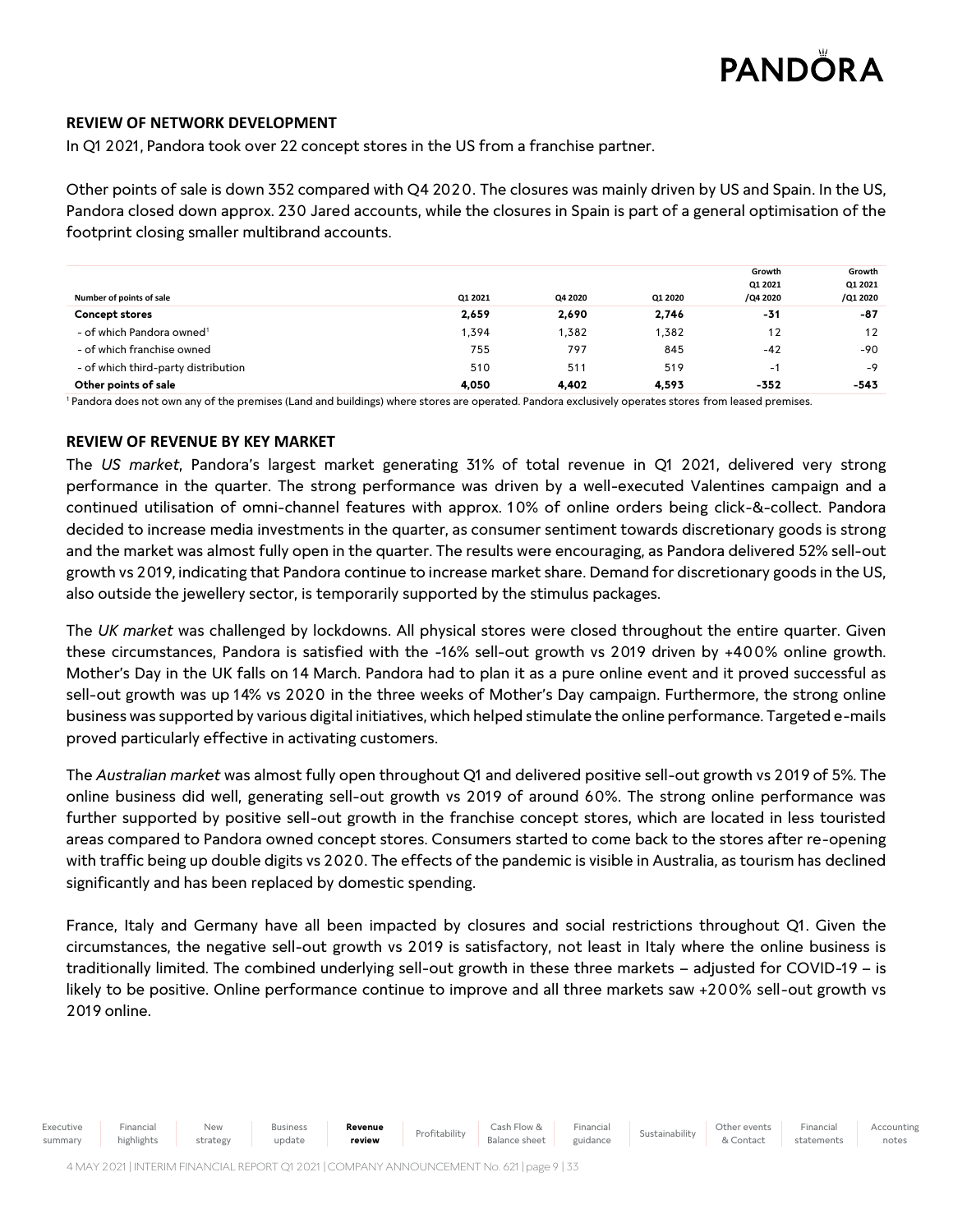Financial statements Accounting notes

Performance in China continued to be unsatisfactory with sell-out decreasing by -48% vs 2019. As previously communicated, the core issue in China is that Pandora is perceived as a mainstream jewellery brand. Consumer perception must be changed to focus on Pandora's key brand strengths. Pandora today separately communicate the highlights of the new strategy, in which China play an important role. Performance in China is not expected to improve in the short term and the benefits of the strategic initiatives are not expected to be visible before next year. As part of repositioning and strengthening the brand, Pandora plan to a) invest significantly in media and b) reduce the level of promotions – both starting in the second half of 2021. China accounted for 6% of revenue in Q1 2021.

### **QUARTERLY REVENUE DEVELOPMENT BY KEY MARKET**

|                      |         |         | Sell-out growth | Sell-out growth | Organic growth vs | <b>Local currency</b>    | Share of |
|----------------------|---------|---------|-----------------|-----------------|-------------------|--------------------------|----------|
| <b>DKK</b> million   | Q1 2021 | Q1 2020 | vs 2020         | vs 2019         | 2020              | growth                   | revenue  |
| UK                   | 587     | 590     | $-7%$           | $-16%$          | 1%                | 1%                       | 13%      |
| Italy                | 440     | 452     | 5%              | $-11%$          | $-2%$             | $-2%$                    | 10%      |
| France               | 194     | 241     | $-15%$          | $-22%$          | $-19%$            | $-19%$                   | 4%       |
| Germany              | 191     | 179     | $-16%$          | $-22%$          | 7%                | 7%                       | 4%       |
| <b>US</b>            | 1,391   | 935     | 81%             | 52%             | 62%               | 64%                      | 31%      |
| Australia            | 243     | 193     | 29%             | 5%              | 18%               | 18%                      | 5%       |
| China                | 281     | 212     | 43%             | $-48%$          | 35%               | 35%                      | 6%       |
| Total top-7 markets  | 3,326   | 2,800   | 32%             | 5%              | -                 | $\overline{\phantom{a}}$ | 74%      |
| Rest of Pandora      | 1,174   | 1,371   | $-4%$           | $-26%$          | ٠                 | $\overline{\phantom{a}}$ | 26%      |
| <b>Total revenue</b> | 4,500   | 4,172   | 21%             | $-5%$           | 13%               | 13%                      | 100%     |

Executive summary Financial highlights New strategy Business update **Revenue Profitability** Cash Flow & Balance sheet Financial Financial Sustainability Other events<br>guidance Sustainability & Contact & Contact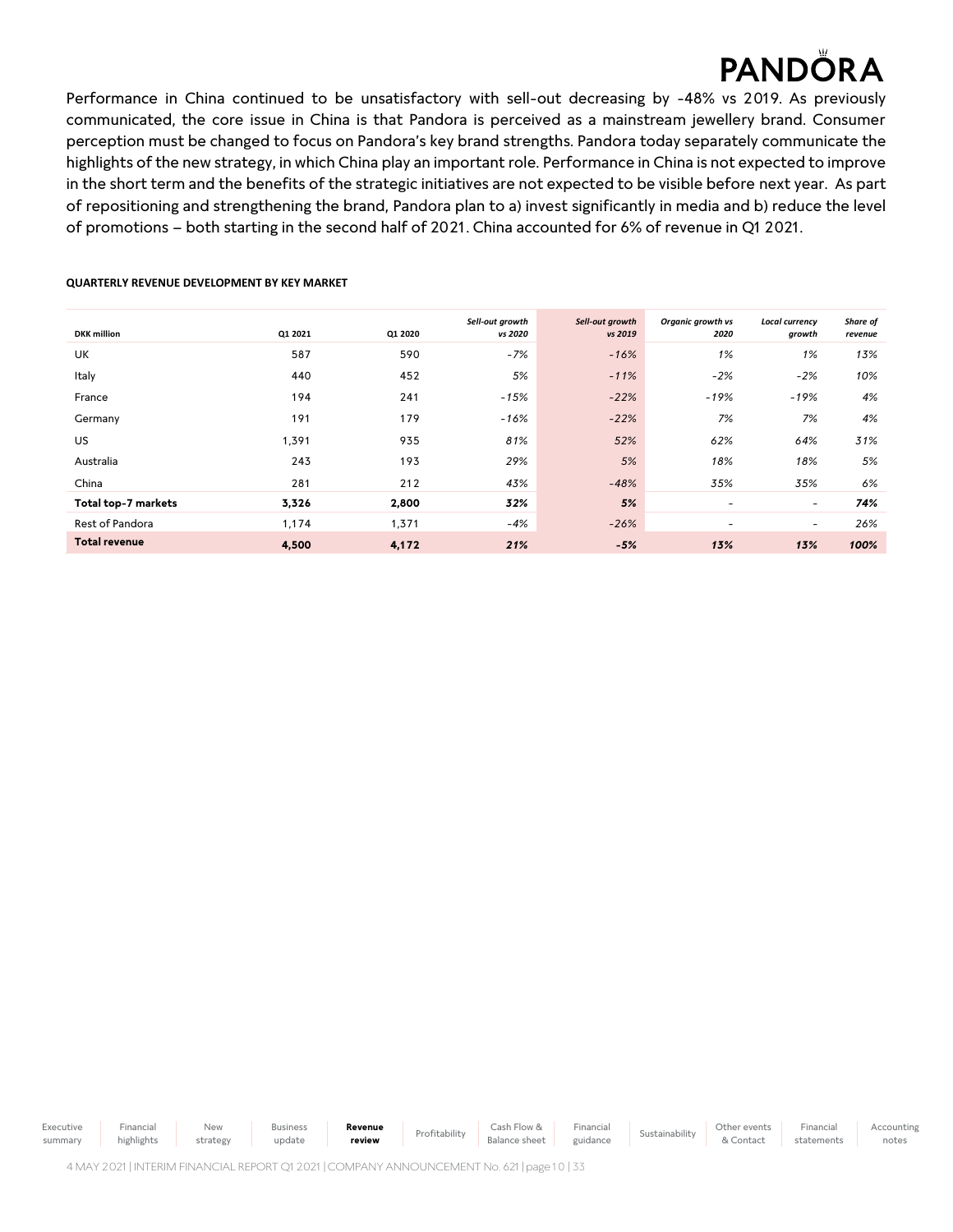

# **PROFITABILITY**

# **Solid EBIT margin in a difficult environment - driven by operating leverage**

The EBIT margin was 20.1% in Q1 2021, up from 15.3% in Q1 2020. Pandora benefitted from the strong inherent operating leverage in the business, following the 13% organic growth vs last year. Additionally, Pandora has received DKK 82 million in government support in Q1 2021 (mainly UK, Italy and Germany). In Q1 2020, Pandora did not receive any government support.

As previously communicated, cost savings generated as part of Programme NOW has a DKK 350 million impact in 2021 and supported the EBIT margin in Q1 by 2pp. The cost savings were fully reinvested into the business through marketing, data driven, organisational capabilities and other strategic initiatives to support topline growth.

The positive impacts on the EBIT margin was offset by adverse foreign exchange development and rising commodity prices. The adverse impact from foreign exchange rates came mainly from depreciation of the USD against the Danish krone which was partly offset by a positive effect from weakening of the THB. Combined with higher silver and gold prices, it led to a total headwind of -1.5pp. The bigger drag on the EBIT margin in Q1 vs the original full-year guidance is due to an unfavourable impact from FX. At current exchange rates, the full-year impact is expected to be in line with the original full-year guidance.

### **EBIT-MARGIN DEVELOPMENT**

%-p development (approximately)





4 MAY2021 | INTERIM FINANCIAL REPORT Q12021| COMPANY ANNOUNCEMENT No. 621| page 11| 33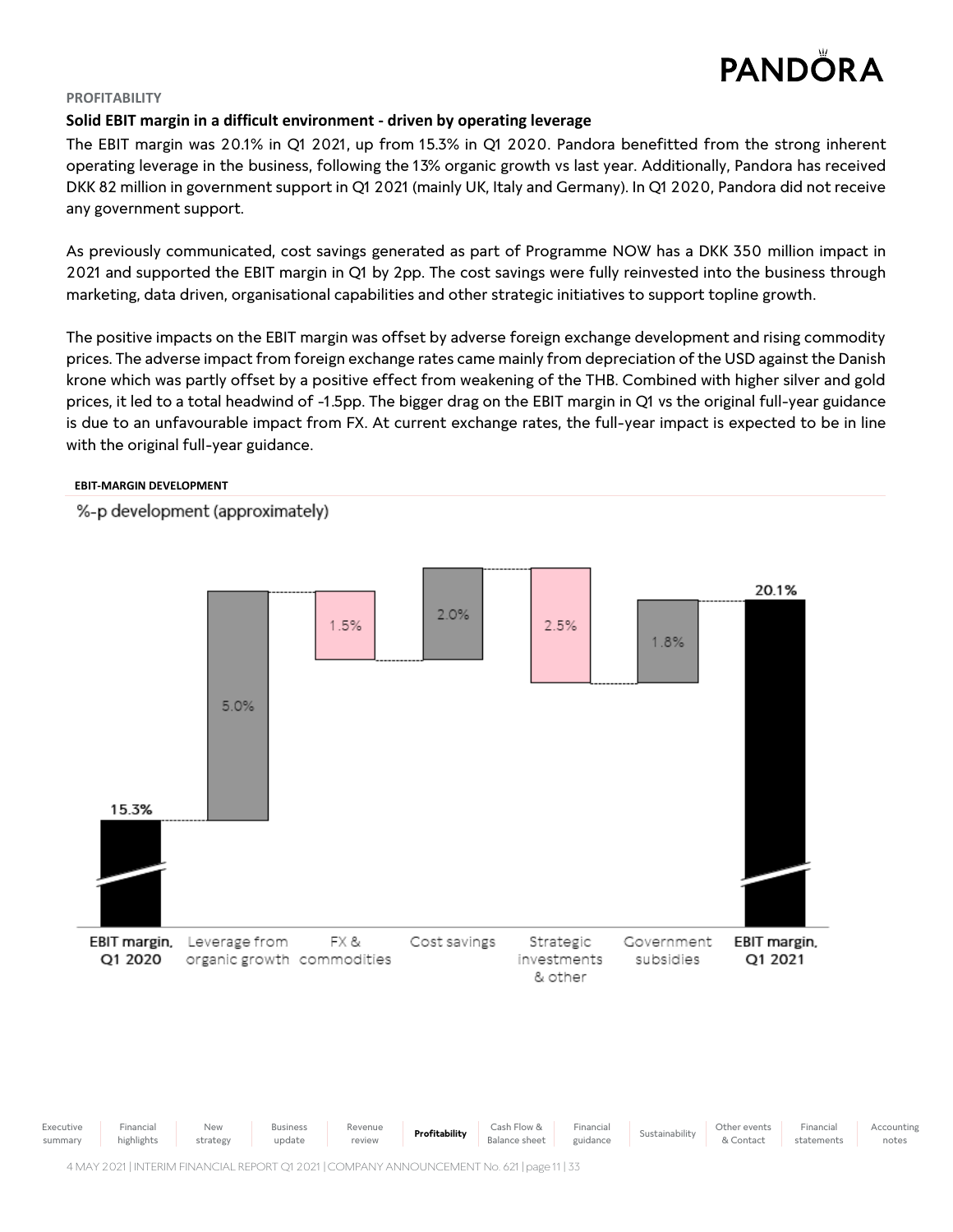# **PANDÔRA**

Accounting notes

# **GROSS MARGIN**

In Q1 2021, the gross margin decreased around 1pp to 76.3% compared with 77.4% in Q1 2020 (excluding restructuring cost). The decline was mainly driven by higher silver prices partially offset by favourable foreign exchange development. The negative impact from commodities is expected to gradually increase during 2021.

Additionally, the gross margin is impacted by a number of other factors including a slight drag from channel mix (online growth is a slight drag on gross margin, as the online margin is slightly lower than for O&O stores as freight cost is recognised in cost of sales). Gross margin was on the other hand positively impacted by both less discounts in Q1 2021 vs Q1 2020, as the end of season sale was significantly lower this year, as well as by the cost reduction program.

### **COST OF SALES AND GROSS PROFIT**

|                                        |                          |         |         | <b>Share of revenue</b>  | Share of revenue |
|----------------------------------------|--------------------------|---------|---------|--------------------------|------------------|
| <b>DKK</b> million                     | Q1 2021                  | Q1 2020 | Growth  | Q1 2021                  | Q1 2020          |
| Revenue                                | 4.500                    | 4,172   | 8%      | 100.0%                   | 100.0%           |
| Cost of sales                          | $-1.065$                 | $-942$  | 13%     | $-23.7%$                 | -22.6%           |
| Gross profit excl. restructuring costs | 3,436                    | 3.230   | 6%      | 76.3%                    | 77.4%            |
| Restructuring costs                    | $\overline{\phantom{a}}$ | $-86$   | $-100%$ | $\overline{\phantom{0}}$ | $-2.1%$          |
| Gross profit incl. restructuring costs | 3.436                    | 3.144   | 9%      | 76.3%                    | 75.4%            |

# **OPERATING EXPENSES**

Total operating expenses was DKK 2,533 million in Q1 2021, up1% compared to Q12020 in constant foreign exchange rates. Sales and distribution expenses decreased 4% in constant foreign exchange rates, mainly driven by government support programmes of DKK 82 million. Marketing expenses increased by 5% in constant foreign exchange rates. Pandora has deliberately continued its efforts to drive relevance of the brand and increase brand awareness. Pandora continue to invest in digital marketing activities to drive traffic online, while at the same time assure to be top of mind with consumers when the stores reopen. Administrative expenses increased by 16% in constant foreign exchange rates following the investment Pandora has made into significantly lifting organisational capabilities as part of the strategic reorganisation in Q2 last year (HR and people development, CCO organisation, merchandising, network management, Digital Hub etc.).

### **OPERATING EXPENSES**

|                                                    |                          |          |         | Share of revenue         | Share of revenue |
|----------------------------------------------------|--------------------------|----------|---------|--------------------------|------------------|
| <b>DKK</b> million                                 | 01 2021                  | Q1 2020  | Growth  | 01 2021                  | <b>Q1 2020</b>   |
|                                                    |                          |          |         |                          |                  |
| Sales and distribution expenses                    | $-1.471$                 | $-1.594$ | -8%     | 32.7%                    | 38.2%            |
| Marketing expenses                                 | $-578$                   | $-570$   | 1%      | 12.8%                    | 13.7%            |
| Administrative expenses                            | $-484$                   | $-428$   | 13%     | 10.8%                    | 10.3%            |
| Total operating expenses excl. restructuring costs | $-2.533$                 | $-2.592$ | $-2%$   | 56.3%                    | 62.1%            |
| Restructuring costs                                | $\overline{\phantom{a}}$ | $-348$   | $-100%$ | $\overline{\phantom{a}}$ | 8.4%             |
| Total operating expenses incl. restructuring costs | $-2.533$                 | $-2.940$ | $-14%$  | 56.3%                    | 70.5%            |
|                                                    |                          |          |         |                          |                  |

# **FINANCIAL EXPENSES AND TAX**

Net financial expenses ended well below last year. Q1 2020 was impacted by unrealised foreign exchange rate losses on intercompany balances. The effective tax rate was well in line with guidance and in line with last year.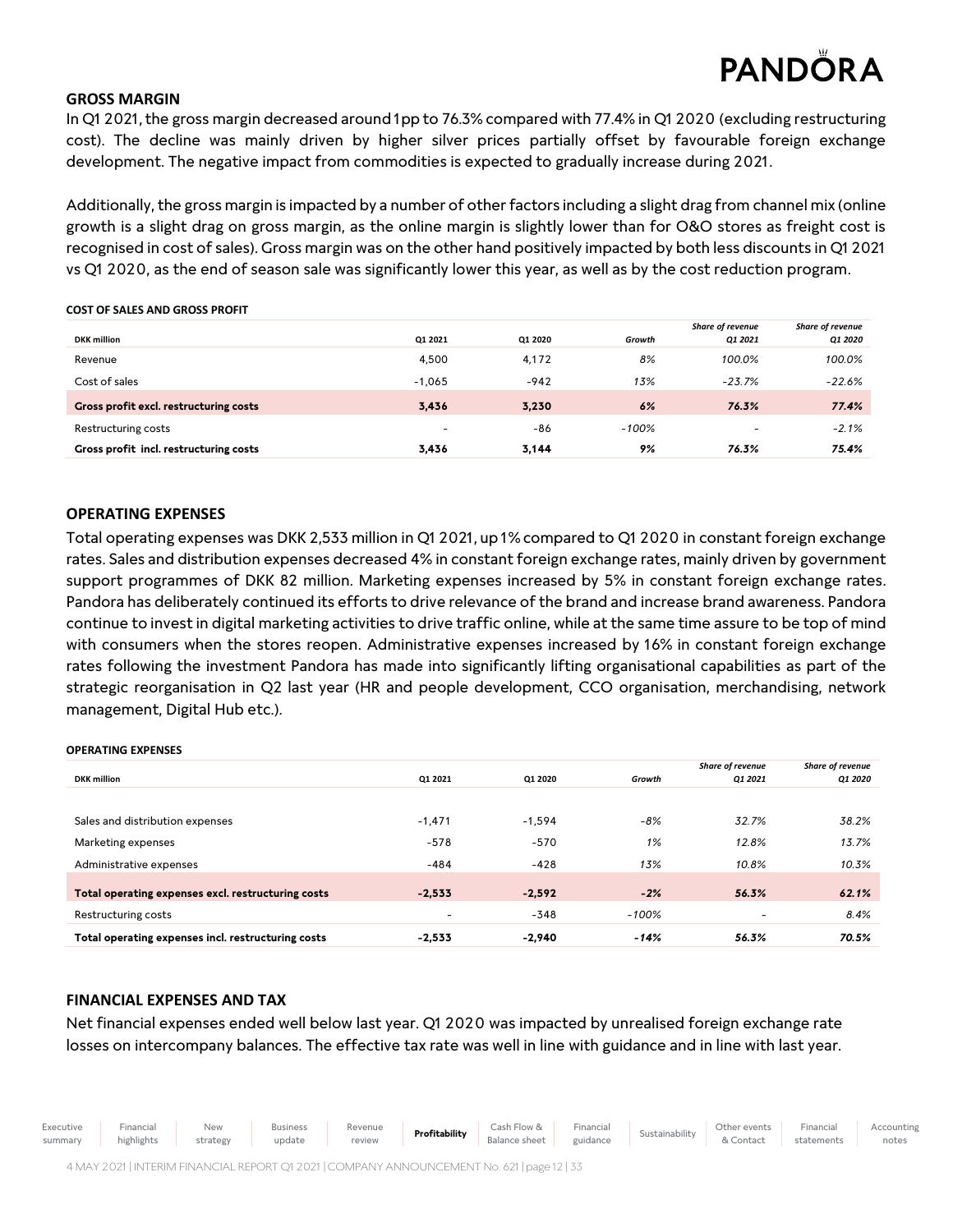

### **CASH FLOW & BALANCE SHEET**

# **Net working capital remain negative despite inventory built up**

The net working capital remained strong and ended at -0.4% of last 12 months revenue in Q1 2021 compared with - 7.6% in Q4 2020 and 0.0% in Q1 2020. As communicated in the Q4 2020 announcement, Pandora ended 2020 with unsustainable low inventory. Pandora decided to build up inventory by around DKK 0.4 billion in Q1 in order to decrease the risk of disruptions in the supply chain as well as decrease the risk of stock-outs. Furthermore Trade payables has decreased by approx. DKK 0.9 billion compared to Q4 2020, partly due to normal seasonality and partly due to the fact that the final one-off restructuring costs related to Programme NOW have been paid. Trade receivables is partially offsetting above, as trade receivables declined DKK 0.3 billion and wholesale Days Sales Outstanding (DSO) remained healthy and stayed close to the historical low at 25 days. Total DSO, including retail receivables was12 days by the end of March, down from 23 days last year.

Free cash flow incl. lease payments ended at DKK -0.6 billion corresponding to a cash conversion of -65% in Q1 2021 compared to -134% in Q1 2020. The free cash flow incl. lease payments was negatively impacted by the working capital movements mentioned above. CAPEX in the quarter remained relatively low at 2% of revenue partially due to postponement of certain projects due to COVID-19 lockdowns.

# **Share of preceding 12 months' revenue Q1 2021 Q4 2020 Q3 2020 Q2 2020 Q1 2020** Inventories 12.3% 10.3% 13.7% 11.6% 10.1% Trade receivables 3.1% 4.6% 3.2% 3.1% 5.1% Trade payables -11.8% -16.9% -12.7% -11.9% -11.0% Other net working capital elements  $-4.0\%$  -5.6% -4.2% -4.2% -4.2% -4.2% -4.2% **Total -0.4% -7.6% 0.0% -1.5% 0.0%**

### **NET WORKING CAPITAL AS A SHARE OF THE LAST 12 MONTHS' REVENUE**

NIBD to EBITDA excl. restructuring costs was 0.6x by the end of March, in the low end of the capital structure policy (NIBD to EBITDA between 0.5 and 1.5x). After the end of the quarter, Pandora has successfully refinanced its DKK 7 billion (EUR 950 million) Revolving Credit Facilities at competitive terms. The margin on the loan is linked to Pandora's sustainability targets to be carbon neutral and to use recycled metals only by 2025. During April 2021, Pandora has also prepaid the DKK 3 billion Club Deal which was put in place in early 2020 as a precautionary measure when the pandemic broke out. As of today, available liquidity amounts to approximately DKK 7 billion.

Pandora continue to hold a strong liquidity position and is well positioned for the continued elevated uncertainty related to COVID-19 and has decided to re-initiate cash distribution to shareholders, see section below.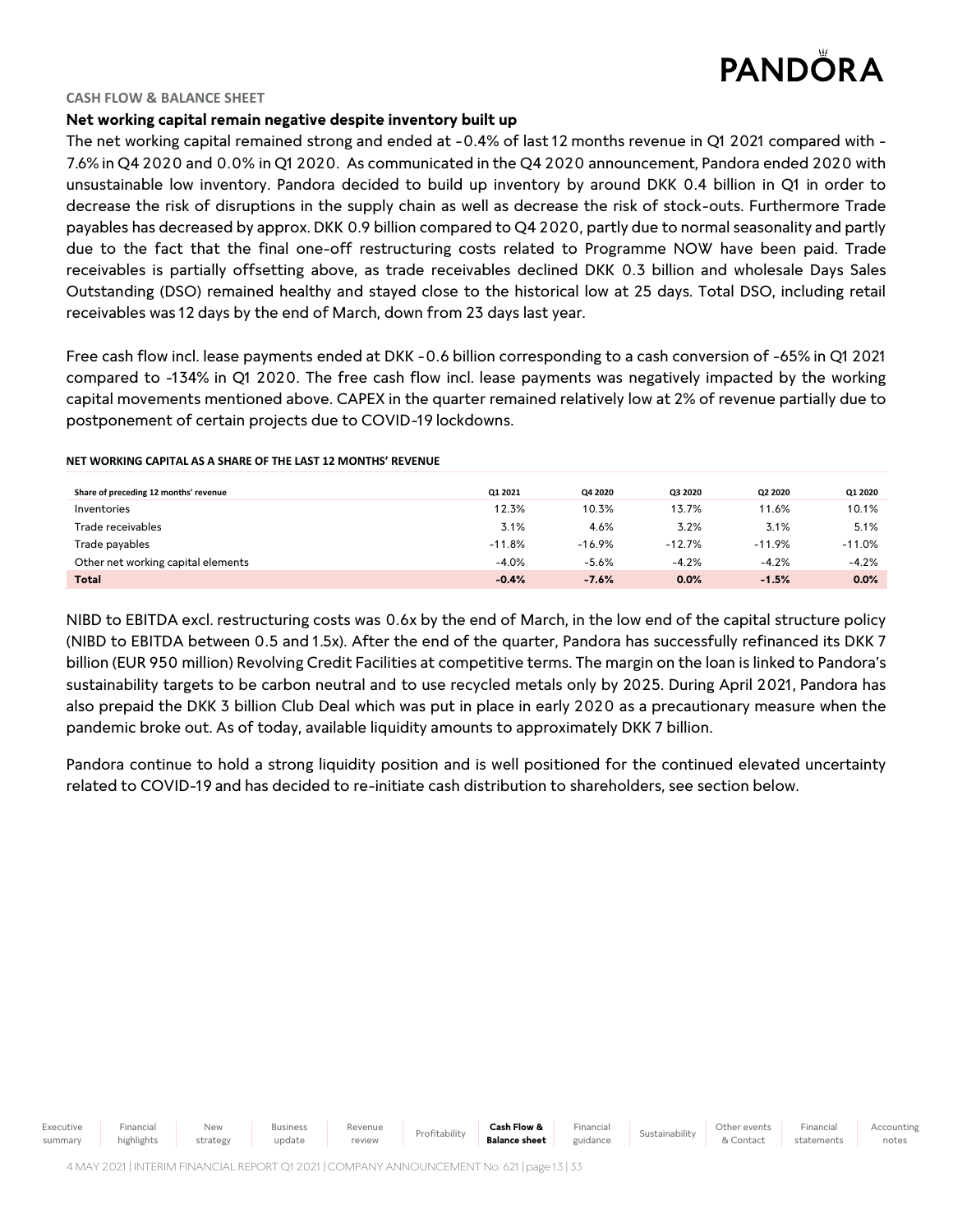Accounting notes

### **FINANCIAL GUIDANCE**

# **GUIDANCE FOR 2021 UPGRADED**

Based on the strong start to 2021 and an updated full-year forecast, the financial guidance for 2021 is upgraded to "organic growth above 12%" (previously "above 8%") and EBIT margin "above 22%" (previously "above 21%").



The launch of the new strategy, Phoenix, and the launch of Pandora Brilliance (separate press release) is incorporated into the updated 2021 financial guidance, but would in itself not have had any material impact on the original 2021 financial guidance.

# **REVENUE GUIDANCE**

The revenue guidance is upgraded to organic growth "above 12%" (previously "above 8%"), driven by the US stimulus packages as well as stronger underlying performance. An organic growth of "above 12%" vs 2020 correspond to an organic growth expectation of "above 0%" vs 2019.

COVID-19 continues to create an elevated level of uncertainty on the guidance. The expected full-year impact on organic growth from COVID-19 is unchanged compared to the original guidance at -6pp, but with a different phasing. In the original guidance, COVID-19 was assumed to impact mainly H1 2021. The updated guidance is based on the assumption that 20-25% of the stores will be temporarily closed during the first half of 2021 and 5-10% in the second half. The -6pp impact only includes the COVID-19 impact on closed stores and an assumed level of pick-up in the online business. It does not include the temporary impact from US support packages.

The combination of COVID-19 impact in both 2021 and 2020 may create significant quarterly swings in revenue growth vs 2020 in certain markets.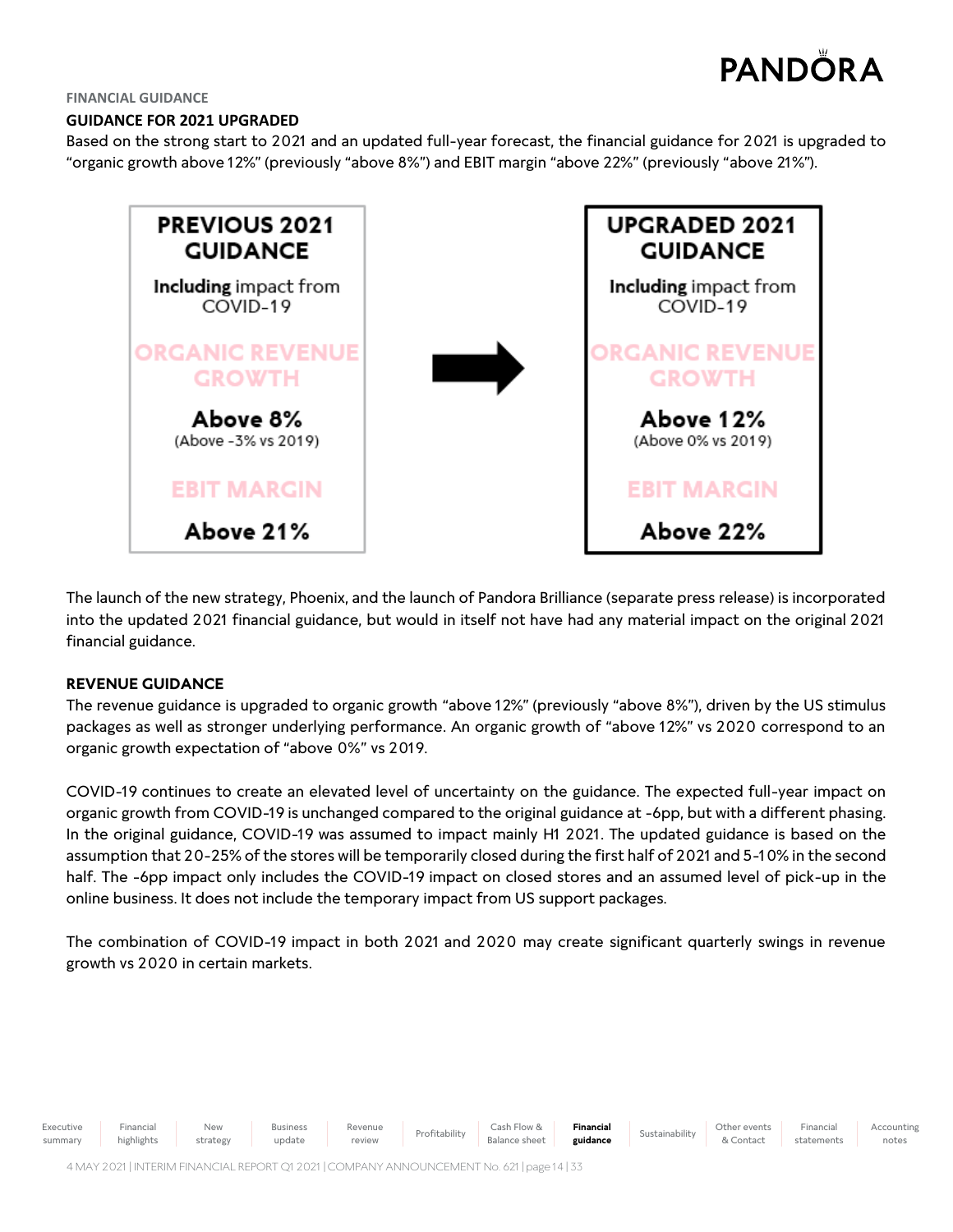

# **PROFITABILITY GUIDANCE**

The EBIT margin guidance is upgraded to "above 22%" (previously "above 21%"), driven by operating leverage from expected higher growth. This is partly offset by marketing investments in China, as Pandora take the first significant steps in the China transformation by investing in a repositioning of the brand.



# %-points approximations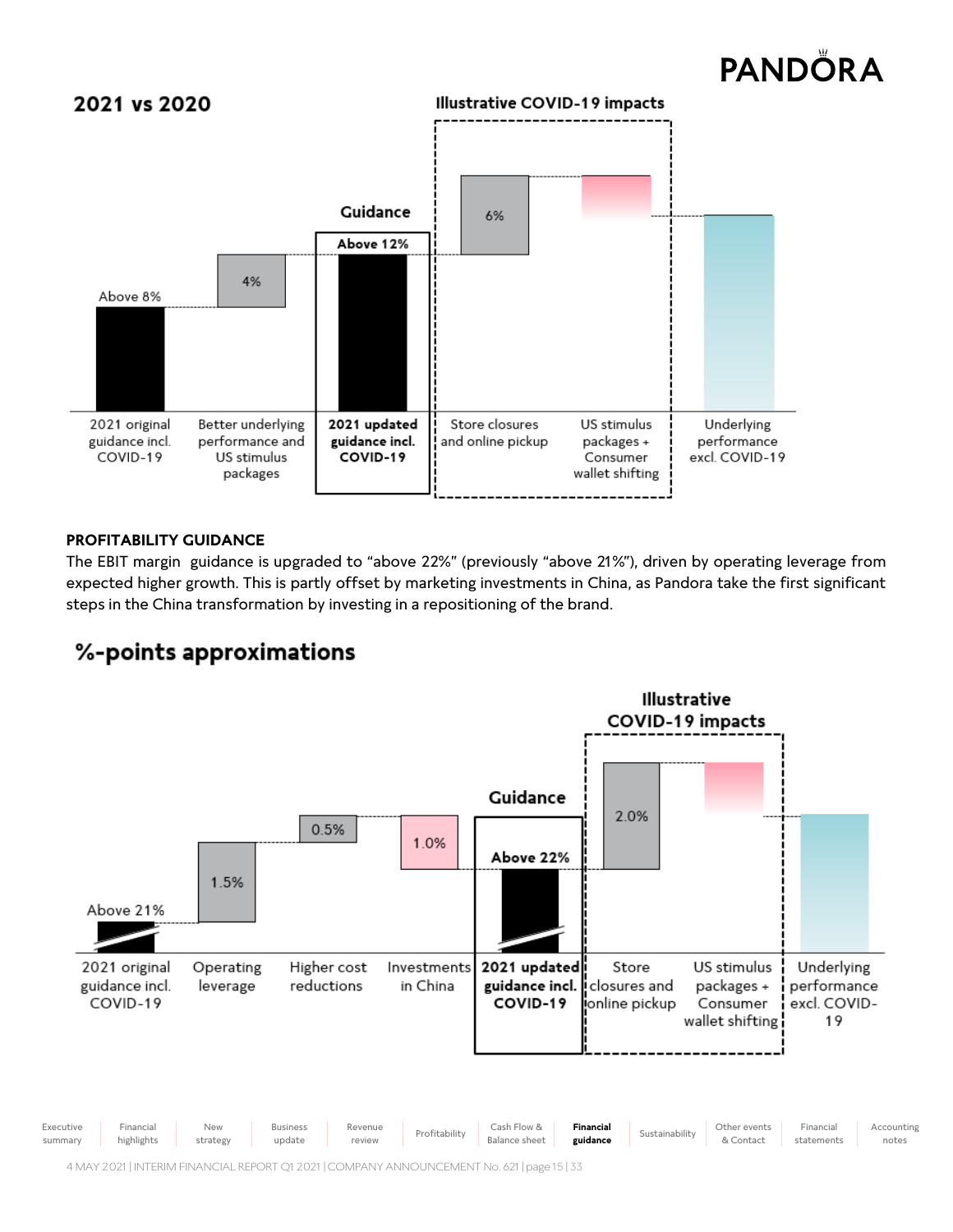

# **2021 GUIDANCE - OTHER PARAMETERS**

Other parameters are unchanged from the original guidance. CAPEX for the year is expected to be in the range of DKK 1.0-1.2 billion. This includes investments in Pandora's physical stores, the crafting facilities in Thailand as well as digitalisation and technology. No major changes to the overall concept store network are expected in 2021. The effective tax rate is expected to be 22-23%, in line with 2020.

# **CAPITAL STRUCTURE POLICY AND CASH DISTRIBUTION**

At the end of March 2021, Pandora's leverage continued to be in the low end of the capital structure policy at 0.6x NIBD to EBITDA. The capital structure policy remains unchanged at 0.5-1.5x NIBD to EBITDA. The leverage would, everything else being equal and in the absence of cash distribution, likely be close to zero at the end of 2021. At the Annual General Meeting on 11March 2021, Pandora's shareholders granted the authority to the Board of Directors to pass one or more resolutions to distribute extraordinary dividends of up a total of DKK 15 per share. Given the strong performance in Q1, the ample liquidity and low leverage in combination with the successful refinancing of its Revolving Credit Facilities, Pandora has decided to re-initiate distributions to its shareholders. During the next three months, up to DKK 1 billion will be distributed through a combination of extraordinary dividend of DKK 5 per share, that will be paid on 18 May 2021, and share buyback of up to DKK 500 million.

Assuming no significant worsening of COVID-19, it is Pandora's intention to initiate further cash distribution programmes in Q3 and Q4 2021.

|                           | Average 2020    |                 | 27 April 2021      |
|---------------------------|-----------------|-----------------|--------------------|
| <b>FX ASSUMPTIONS AND</b> |                 |                 | 2021 Y-Y Financial |
| <b>IMPLICATIONS</b>       | <b>FX Rates</b> | <b>FX Rates</b> | Impact             |
|                           |                 |                 |                    |
| USD/DKK                   | 6.5422          | 6.1516          |                    |
| THB/DKK                   | 0.2091          | 0.1961          |                    |
| GBP/DKK                   | 8.3890          | 8.5575          |                    |
| CNY/DKK                   | 0.9476          | 0.9488          |                    |
| AUD/DKK                   | 4.5069          | 4.7872          |                    |
| REVENUE (DKKm)            |                 |                 | $-250$ to $-300$   |
| EBIT (DKKm)               |                 |                 | ~275               |
| EBIT margin               |                 |                 | $~10,5\%$          |
|                           |                 |                 |                    |

# **FOREIGN EXCHANGE ASSUMPTIONS AND IMPLICATIONS**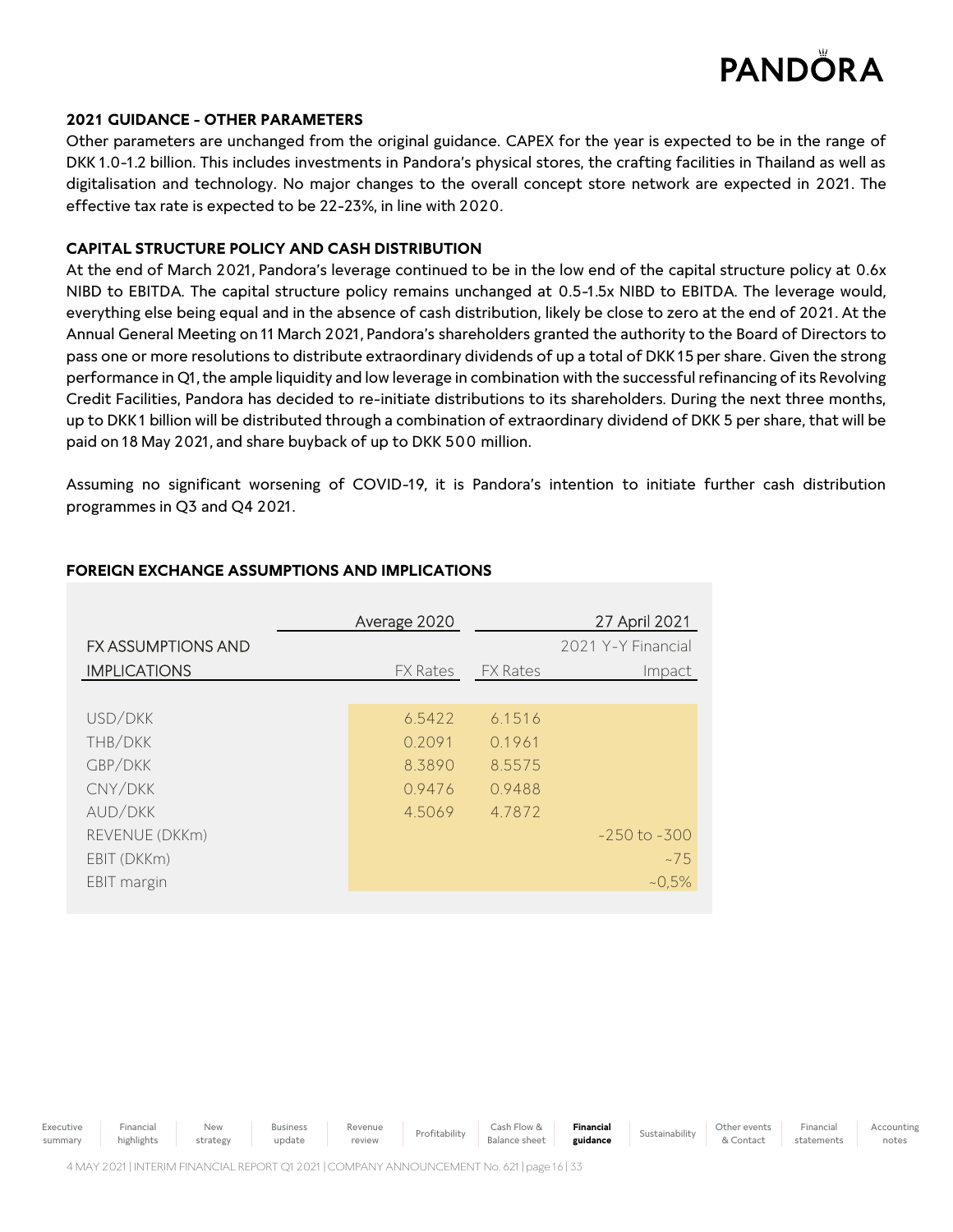### **SUSTAINABILITY**

Today, Pandora has released its Sustainability Report 2020. In the report, progress against Pandora's sustainability targets has been provided. The targets are:

- Set a science-based target to reduce carbon emissions across our full value chain by 2021
- Be carbon neutral in our own operations by 2025
- Use 100% renewable energy at our crafting facilities by 2020
- Use only recycled silver and gold in our jewellery by 2025
- Develop strategy for inclusion and diversity to further advance equality in and beyond our company

In Q1, Pandora finalised preparations to facilitate limited assurance to be provided by the Company's auditor over its full greenhouse gas emissions, covering its own operations (Scope 1 and 2 emissions) and the rest of the value chain (Scope 3 emissions). We also began formulating our science based target, by engaging with suppliers and business units from across the company to better understand opportunities to reduce our emissions and solidify Pandora's commitment to mitigating climate change risks.

We continue to work to reduce waste usage at our crafting facilities and in 2020, 90% of all waste at our crafting facilities was recycled.

Since 2019, Pandora has been working together with UNICEF to support young voices and improving access to quality learning opportunities. As part of our collaboration, this month we released a limited-edition blue dreamcatcher charm highlighting the importance of one of UNICEF's programmes in Guatemala. For every Pandora for UNICEF charm sold between 4 March 2021 and 4 June 2021, Pandora will donate EUR 15 of the purchase price per charm to UNICEF's work for children and young people, including education, gender equality, rights awareness, personal empowerment and civic engagement programmes.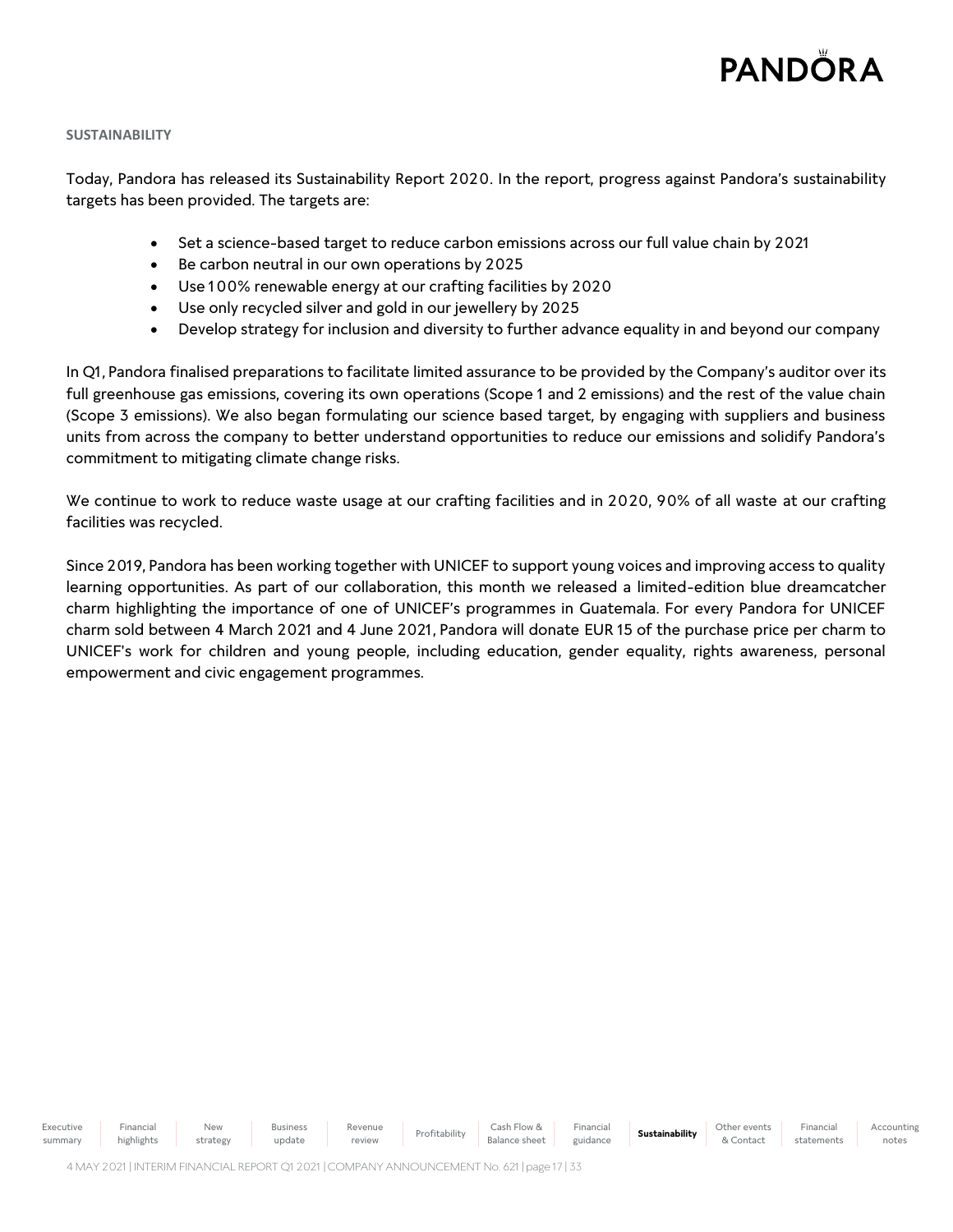

# **OTHER EVENTS**

# **OTHER IMPORTANT EVENTS IN Q1 2021 AND AFTER THE REPORTING PERIOD**

After the end of Q1 2021, Pandora has successfully refinanced its DKK 7 billion (EUR 950 million) Revolving Credit Facilities at competitive terms. The margin on the loan is linked to Pandora's sustainability targets to be carbon neutral and to use recycled metals only by 2025. Pandora has also prepaid the DKK 3 billion Club Deal.

# **FINANCIAL CALENDAR 2021**

The financial calendar lists the expected dates of publication of financial announcements

| 17 August 2021    | Interim Financial Report for the second quarter/first six months of 2021 |
|-------------------|--------------------------------------------------------------------------|
| 14 September 2021 | Capital Markets Day                                                      |
| 03 November 2021  | Interim Financial Report for the third quarter/first nine months of 2021 |

Executive summary Financial highlights New strategy Business update Revenue Revenue Profitability Cash Flow & Balance sheet Financial Financial Sustainability **Other events**<br>guidance **Sustainability & Contact & Contact** Financial statements Accounting notes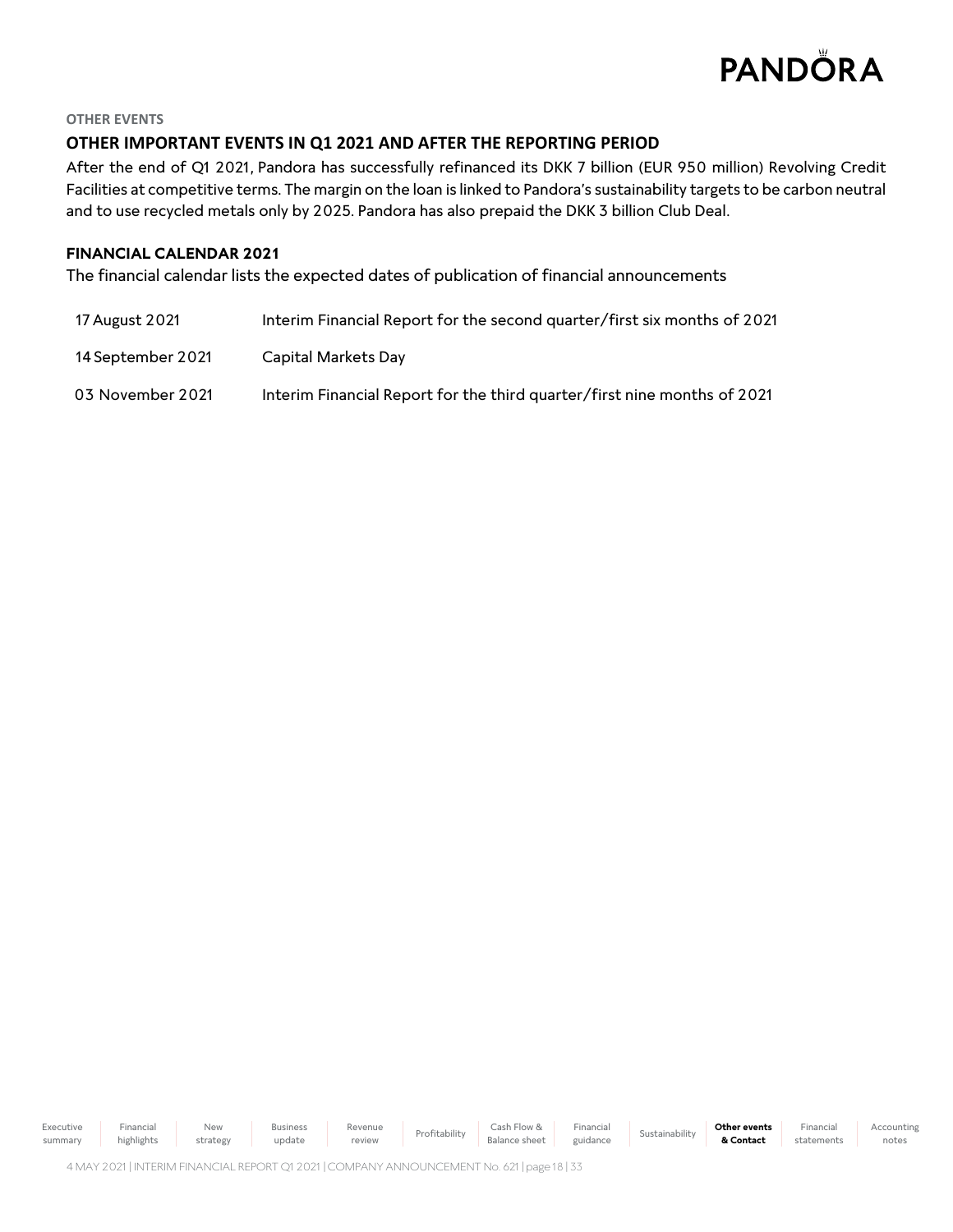# **PANDÔRA**

# **CONTACT**

# **CONFERENCE CALL**

An extended conference call for investors and financial analysts will be held today at 11.00 CET and can be joined online at www.pandoragroup.com. The presentation for the call will be available on the website one hour before the call.

The following numbers can be used by investors and analysts: DK: +45 35 44 55 77 UK (International): +44 33 33 000 804 US: +1 631 913 1422

Please use PIN: 526 45 052#

Link to webcast[: https://streams.eventcdn.net/pandora/2021q](https://streams.eventcdn.net/pandora/2021q1/)1

# **ABOUT PANDORA**

Pandora designs, manufactures and markets hand-finished and contemporary jewellery made from high-quality materials at affordable prices. Pandora jewellery is sold in more than 100 countries on six continents through more than 6,700 points of sale, including more than 2,600 concept stores.

Founded in 1982 and headquartered in Copenhagen, Denmark, Pandora employs around 26,0 0 0 people worldwide of whom more than 11,400 are located in Thailand, where the Company manufactures its jewellery. Pandora is publicly listed on the Nasdaq Copenhagen stock exchange in Denmark. In 2020, Pandora's total revenue was DKK 19.0 billion.

For more information, please contact:

# **INVESTOR RELATIONS**

John Bäckman VP, Investor Relations, Tax & Treasury +45 5356 6909 [jobck@pandora.net](mailto:jobck@pandora.net)

Kristoffer Malmgren Director, Investor Relations +45 3050 1174 kram@pandora.net

Executive summary

Financial highlights

New strategy

# **CORPORATE COMMUNICATIONS**

Mads Twomey-Madsen VP, Corporate Communications & Sustainability +45 2510 0403 madt@pandora.net

Johan Melchior Director, External Relations +45 4060 1415 jome@pandora.net

Revenue

Revenue Profitability Cash Flow &<br>
review Profitability Balance shee

Balance sheet

Financial

Financial Sustainability **Other events**<br>guidance Sustainability **& Contact** 

**& Contact**

Financial statements Accounting notes

Business update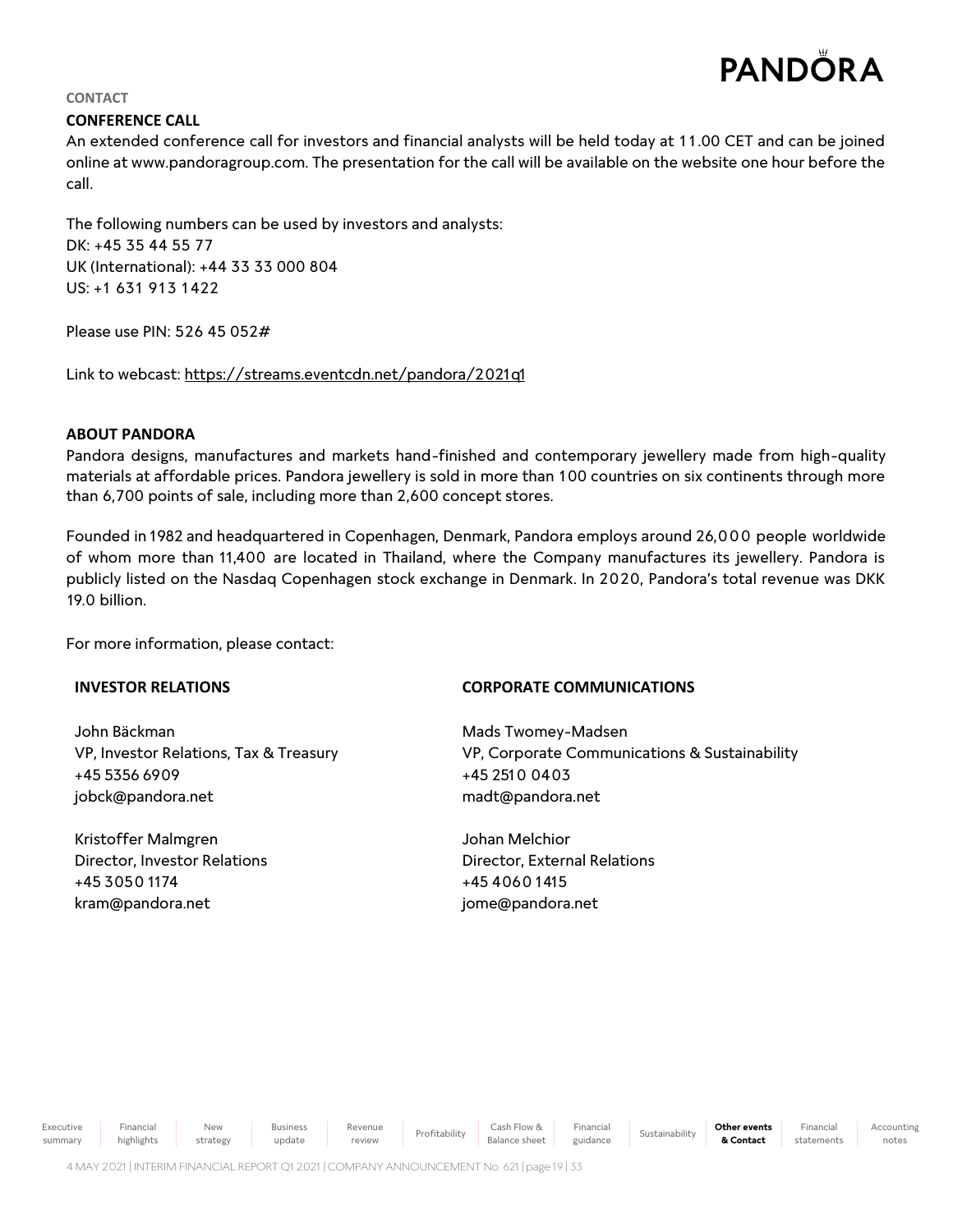Accounting notes

# **FINANCIAL STATEMENTS**

# **CONSOLIDATED INCOME STATEMENT**

| <b>DKK</b> million                                                       | <b>Notes</b> | Q1 2021  | Q1 2020        | FY 2020  |
|--------------------------------------------------------------------------|--------------|----------|----------------|----------|
| Revenue                                                                  | 3,4          | 4,500    | 4,172          | 19.009   |
| Cost of sales                                                            |              | $-1,065$ | $-1,028$       | $-4,634$ |
| <b>Gross profit</b>                                                      |              | 3,436    | 3,144          | 14,375   |
|                                                                          |              |          |                |          |
| Sales, distribution and marketing expenses                               |              | $-2,049$ | $-2,254$       | $-9,155$ |
| Administrative expenses                                                  |              | $-484$   | $-687$         | $-2,536$ |
| <b>Operating profit</b>                                                  |              | 903      | 204            | 2,684    |
|                                                                          |              |          |                |          |
| Finance income                                                           |              | 17       | 18             | 316      |
| Finance costs                                                            |              | $-109$   | $-252$         | $-507$   |
| Profit before tax                                                        |              | 811      | $-30$          | 2,494    |
|                                                                          |              |          |                |          |
| Income tax expense                                                       |              | $-182$   | $\overline{7}$ | $-556$   |
| Net profit for the period                                                |              | 628      | $-24$          | 1,938    |
|                                                                          |              |          |                |          |
| Earnings per share, basic, DKK                                           |              | 6.3      | $-0.3$         | 20.0     |
| Earnings per share, diluted, DKK                                         |              | 6.3      | $-0.3$         | 19.9     |
|                                                                          |              |          |                |          |
| CONSOLIDATED STATEMENT OF COMPREHENSIVE INCOME                           |              |          |                |          |
| <b>DKK</b> million                                                       |              | Q1 2021  | Q1 2020        | FY 2020  |
| Net profit for the period                                                |              | 628      | $-24$          | 1,938    |
|                                                                          |              |          |                |          |
| Other comprehensive income:                                              |              |          |                |          |
|                                                                          |              |          |                |          |
| Items that may be reclassified to profit/loss for the period             |              |          |                |          |
| Exchange rate adjustments of investments in subsidiaries                 |              | 178      | $-217$         | $-609$   |
| Fair value adjustment of hedging instruments                             |              | -384     | $-179$         | 206      |
| Tax on other comprehensive income, hedging instruments, income/expense   |              | 77       | 43             | $-13$    |
| Items that may be reclassified to profit/loss for the period, net of tax |              | $-129$   | -353           | -416     |
|                                                                          |              |          |                |          |
| Items not to be reclassified to profit/loss for the period               |              |          |                |          |
| Actuarial gain/loss on defined benefit plans, net of tax                 |              |          |                | 6        |
| Items not to be reclassified to profit/loss for the period, net of tax   |              |          |                | 6        |
|                                                                          |              |          |                |          |
| Other comprehensive income, net of tax                                   |              | $-129$   | $-353$         | -410     |
|                                                                          |              |          |                |          |
| Total comprehensive income for the period                                |              | 499      | $-377$         | 1,528    |

Executive summary Financial highlights New strategy Business update Revenue Revenue Profitability Cash Flow &<br>
review Profitability Balance sheet Balance sheet Financial Financial Sustainability Other events<br>guidance Sustainability & Contact & Contact **Financial statements**

4 MAY2021 | INTERIM FINANCIAL REPORT Q12021| COMPANY ANNOUNCEMENT No. 621| page 20 | 33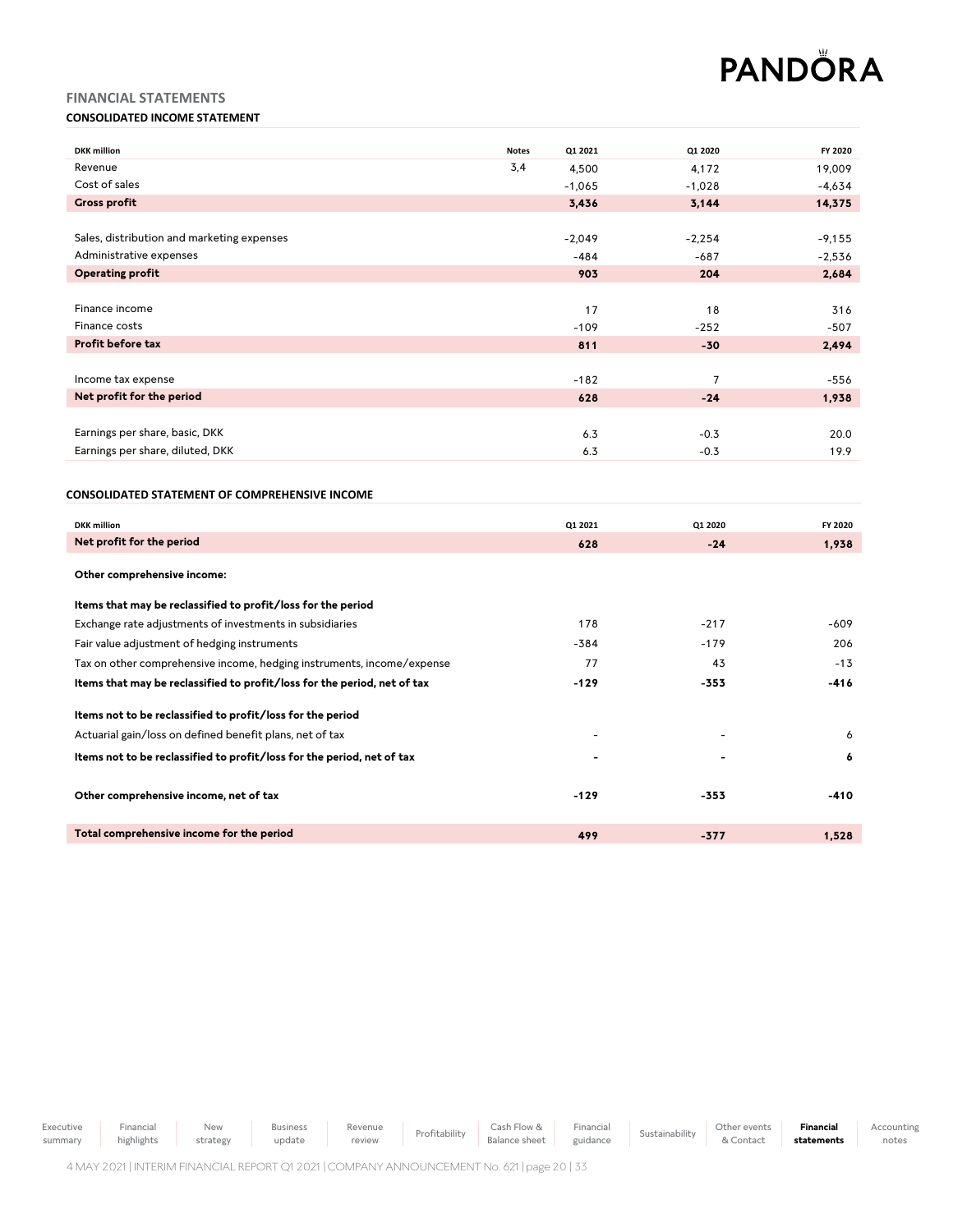### **CONSOLIDATED BALANCE SHEET**

| <b>DKK</b> million                                         | <b>Notes</b> | 2021<br>31 March | 2020<br>31 March | 2020<br>31 December |
|------------------------------------------------------------|--------------|------------------|------------------|---------------------|
| <b>ASSETS</b>                                              |              |                  |                  |                     |
| Goodwill                                                   | 10           | 4,369            | 4,352            | 4,247               |
| Brand                                                      |              | 1,057            | 1,057            | 1,057               |
| Distribution                                               |              | 1,103            | 1,133            | 1,110               |
| Other intangible assets                                    |              | 517              | 781              | 529                 |
| <b>Total intangible assets</b>                             |              | 7,046            | 7,324            | 6,943               |
|                                                            |              |                  |                  |                     |
| Property, plant and equipment                              |              | 1,978            | 2,381            | 2,054               |
| Right-of-use assets                                        | 11           | 2,888            | 3,529            | 3,007               |
| Deferred tax assets                                        |              | 734              | 706              | 764                 |
| Other financial assets                                     |              | 238              | 279              | 244                 |
| <b>Total non-current assets</b>                            |              | 12,883           | 14,218           | 13,012              |
|                                                            |              |                  |                  |                     |
| Inventories                                                | 8            | 2,373            | 2,155            | 1,949               |
| Trade receivables                                          |              | 602              | 1,081            | 870                 |
| Right-of-return assets<br>Derivative financial instruments | 6,7          | 55               | 60<br>221        | 62                  |
| Income tax receivable                                      |              | 133<br>109       | 476              | 351<br>83           |
| Other receivables                                          |              | 818              | 780              | 745                 |
| Cash                                                       |              | 2,239            | 537              | 2,912               |
| <b>Total current assets</b>                                |              | 6,328            | 5,310            | 6,972               |
|                                                            |              |                  |                  |                     |
| <b>Total assets</b>                                        |              | 19,211           | 19,529           | 19,984              |
|                                                            |              |                  |                  |                     |
| <b>EQUITY AND LIABILITIES</b>                              |              |                  |                  |                     |
| Share capital                                              |              | 100              | 100              | 100                 |
| Treasury shares                                            |              | $-92$            | $-2,386$         | -93                 |
| Reserves                                                   |              | 630              | 813              | 750                 |
| Retained earnings                                          |              | 7,303            | 5,105            | 6,632               |
| <b>Total equity</b>                                        |              | 7,940            | 3,632            | 7,389               |
|                                                            |              |                  |                  |                     |
| Provisions                                                 |              | 413              | 278              | 370                 |
| Loans and borrowings                                       | 11           | 1,974            | 5,840            | 2,066               |
| Deferred tax liabilities                                   |              | 279              | 155              | 368                 |
| <b>Total non-current liabilities</b>                       |              | 2,666            | 6,272            | 2,804               |
|                                                            |              |                  |                  |                     |
| Provisions                                                 |              | 30               | 40               | 29                  |
| Refund liabilities                                         |              | 587              | 643              | 654                 |
| Contract liabilities<br>Loans and borrowings               | 11           | 89               | 62               | 82                  |
|                                                            | 6,7          | 3,999<br>274     | 4,833            | 3,996               |
| Derivative financial instruments                           |              |                  | 368              | 119                 |
| Trade payables                                             |              | 2,285<br>406     | 2,337<br>437     | 3,211<br>382        |
| Income tax payable<br>Other payables                       |              | 933              | 905              | 1,317               |
| <b>Total current liabilities</b>                           |              | 8,605            | 9,625            | 9,790               |
|                                                            |              |                  |                  |                     |
| <b>Total liabilities</b>                                   |              | 11,271           | 15,897           | 12,595              |
|                                                            |              |                  |                  |                     |
| <b>Total equity and liabilities</b>                        |              | 19,211           | 19,529           | 19,984              |
|                                                            |              |                  |                  |                     |

Executive

summary

Financial

Revenue Revenue Profitability Cash Flow &<br>
review Profitability Balance sheet

Balance sheet Financial Accounting notes

update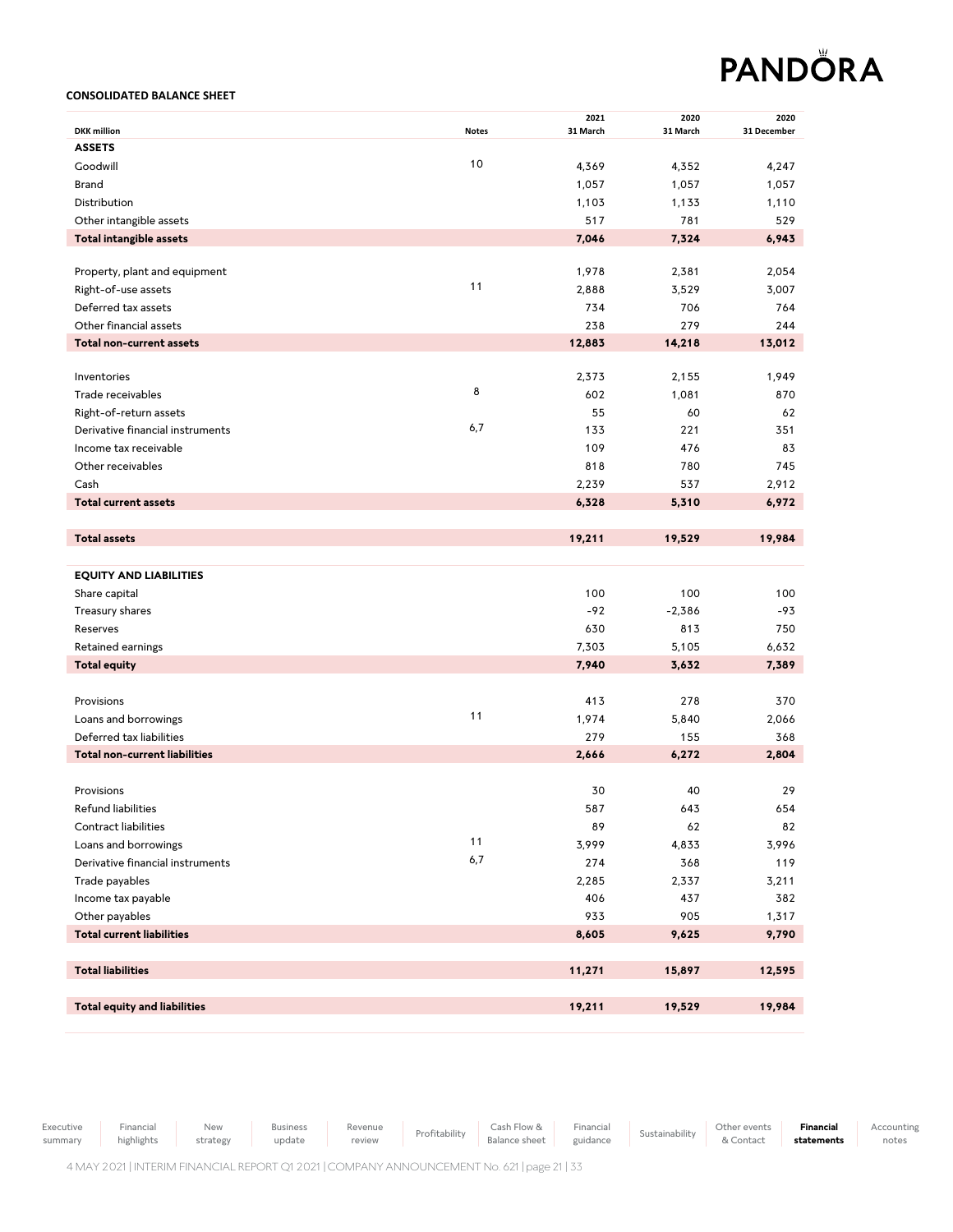Accounting notes

### **CONSOLIDATED STATEMENT OF CHANGES IN EQUITY**

|                                           | Share                    | Treasury                 | <b>Translation</b>           | <b>Hedging</b>           | <b>Dividend</b>          | Retained                 | Total  |
|-------------------------------------------|--------------------------|--------------------------|------------------------------|--------------------------|--------------------------|--------------------------|--------|
| <b>DKK</b> million                        | capital                  | shares                   | reserve                      | Reserve                  | proposed                 | earnings                 | equity |
| 2021                                      |                          |                          |                              |                          |                          |                          |        |
| Equity at 1 January                       | 100                      | $-93$                    | 535                          | 215                      | $\overline{a}$           | 6,632                    | 7,389  |
|                                           |                          |                          |                              |                          |                          |                          |        |
| Net profit for the period                 | $\overline{\phantom{a}}$ | $\blacksquare$           | $\qquad \qquad \blacksquare$ | $\overline{\phantom{a}}$ | $\blacksquare$           | 628                      | 628    |
|                                           |                          |                          |                              |                          |                          |                          |        |
| Other comprehensive income, net of tax    | $\blacksquare$           | $\overline{\phantom{0}}$ | 179                          | $-300$                   | $\overline{\phantom{0}}$ | $-8$                     | $-129$ |
|                                           |                          |                          |                              |                          |                          |                          |        |
| Total comprehensive income for the period | $\blacksquare$           | $\overline{\phantom{a}}$ | 179                          | $-300$                   | $\overline{\phantom{a}}$ | 620                      | 499    |
|                                           |                          |                          |                              |                          |                          |                          |        |
| Share-based payments                      | $\overline{a}$           | 1                        | $\overline{a}$               | $\overline{\phantom{a}}$ | -                        | 51                       | 52     |
| <b>Equity at 31 March</b>                 | 100                      | $-92$                    | 713                          | $-84$                    |                          | 7,303                    | 7,940  |
|                                           |                          |                          |                              |                          |                          |                          |        |
|                                           |                          |                          |                              |                          |                          |                          |        |
| 2020                                      |                          |                          |                              |                          |                          |                          |        |
| Equity at 1 January                       | 100                      | $-1,964$                 | 1,112                        | 54                       | 836                      | 5,110                    | 5,249  |
|                                           |                          |                          |                              |                          |                          |                          |        |
| Net profit for the period                 | $\blacksquare$           | $\blacksquare$           | $\blacksquare$               | $\overline{\phantom{a}}$ | $\overline{\phantom{a}}$ | $-24$                    | $-24$  |
|                                           |                          |                          |                              |                          |                          |                          |        |
| Other comprehensive income, net of tax    | $\blacksquare$           | $\blacksquare$           | $-213$                       | $-140$                   | $\overline{\phantom{a}}$ | $\overline{\phantom{a}}$ | $-353$ |
|                                           |                          |                          |                              |                          |                          |                          |        |
| Total comprehensive income for the period | $\blacksquare$           | $\blacksquare$           | $-213$                       | $-140$                   | $\overline{\phantom{0}}$ | $-24$                    | $-377$ |
|                                           |                          |                          |                              |                          |                          |                          |        |
| Share-based payments                      | $\overline{\phantom{a}}$ | 9                        | $\overline{\phantom{a}}$     | $\overline{\phantom{0}}$ | $\overline{\phantom{0}}$ | 7                        | 16     |
| Purchase of treasury shares               | -                        | $-431$                   |                              | -                        | $\overline{a}$           | $\overline{a}$           | $-431$ |
| Dividend paid                             |                          | ٠                        | $\overline{\phantom{a}}$     | $\sim$                   | $-836$                   | 11                       | $-825$ |
| Equity at 31 March                        | 100                      | $-2,386$                 | 899                          | $-86$                    | $\overline{\phantom{a}}$ | 5,105                    | 3,632  |

Executive summary Financial highlights New strategy Business update Revenue Revenue Profitability Cash Flow &<br>
review Profitability Balance sheet Balance sheet Financial Financial Sustainability Other events<br>guidance Sustainability & Contact & Contact **Financial statements**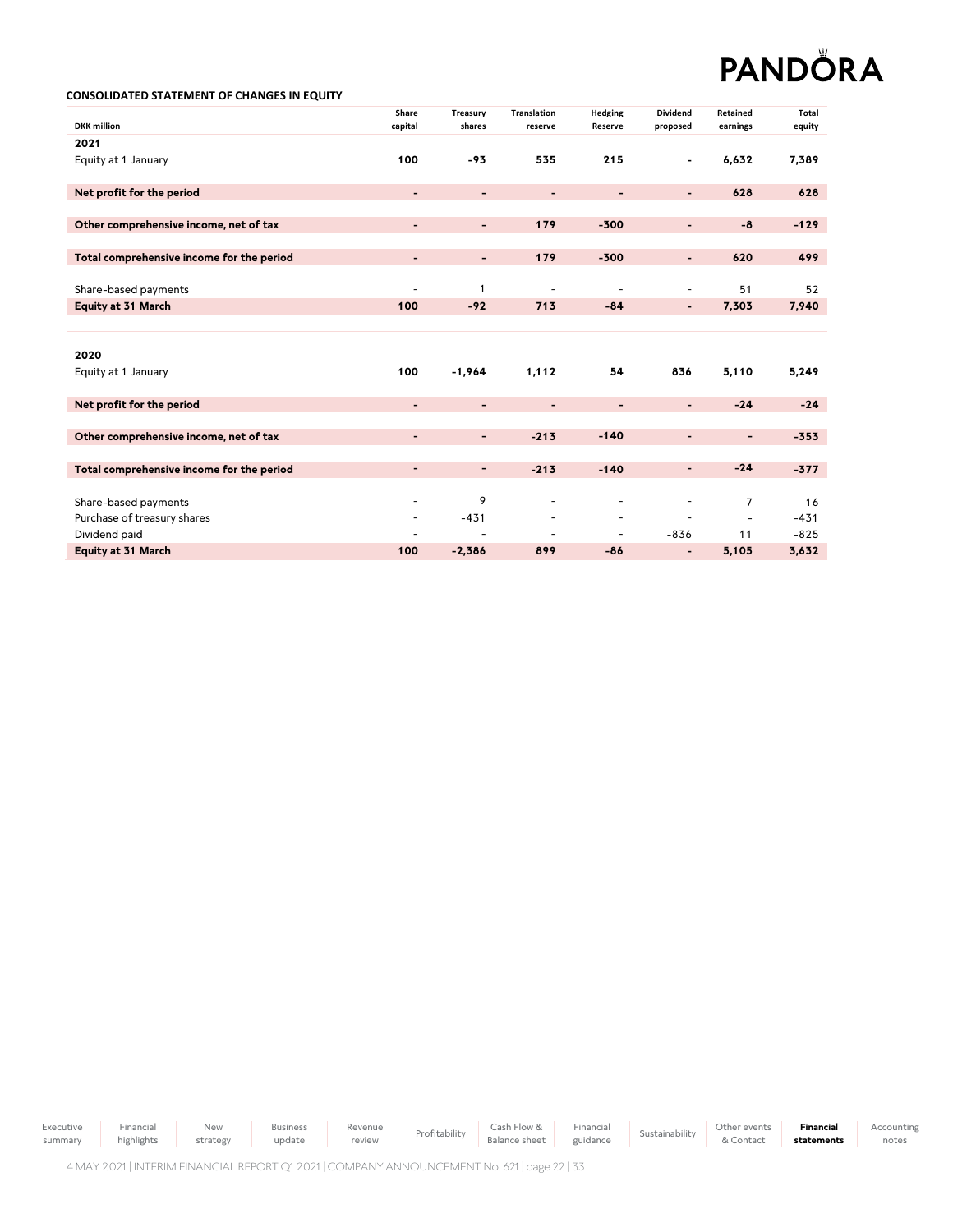### **CONSOLIDATED STATEMENT OF CASH FLOW**

| <b>DKK</b> million                                                      | <b>Notes</b> | Q1 2021  | Q1 2020      | FY 2020  |
|-------------------------------------------------------------------------|--------------|----------|--------------|----------|
| Operating profit                                                        |              | 903      | 204          | 2,684    |
| Depreciation and amortisation                                           |              | 514      | 530          | 2,315    |
| Share-based payments                                                    |              | 42       | 18           | 70       |
| Change in inventories                                                   |              | $-355$   | $-139$       | -96      |
| Change in receivables                                                   |              | 234      | 696          | 869      |
| Change in payables and other liabilities                                |              | $-1,441$ | $-880$       | 724      |
| Other non-cash adjustments                                              |              | 3        | $-252$       | $-155$   |
| Interest etc. received                                                  |              |          | $\mathbf{1}$ | 3        |
| Interest etc. paid                                                      |              | -61      | -47          | -247     |
| Income taxes paid                                                       |              | $-155$   | -76          | $-192$   |
| Cash flows from operating activities, net                               |              | $-316$   | 55           | 5,975    |
|                                                                         |              |          |              |          |
| Acquisitions of subsidiaries and activities, net of cash acquired       | 9            | $-14$    | -5           | $-12$    |
| Purchase of intangible assets                                           |              | $-50$    | $-34$        | $-130$   |
| Purchase of property, plant and equipment                               |              | -60      | -82          | $-374$   |
| Change in other non-current assets                                      |              | 6        | $-1$         | 19       |
| Proceeds from sale of property, plant and equipment                     |              |          | $-2$         | 13       |
| Cash flows from investing activities, net                               |              | $-117$   | $-124$       | $-484$   |
|                                                                         |              |          |              |          |
| Acquisitions of non-controlling interests                               |              |          |              | -42      |
| Dividend paid                                                           |              |          | $-826$       | $-825$   |
| Purchase of treasury shares                                             |              |          | -431         | -431     |
| Sale of treasury shares                                                 |              |          | $\sim$       | 1,778    |
| Proceeds from loans and borrowings                                      |              |          | 2,876        | 5,861    |
| Repayment of loans and borrowings                                       |              | -29      | $-1,785$     | $-9,073$ |
| Repayment of lease commitments                                          |              | $-226$   | $-253$       | $-839$   |
| Cash flows from financing activities, net                               |              | $-256$   | $-419$       | $-3,571$ |
|                                                                         |              |          |              |          |
| Net increase/decrease in cash                                           |              | $-689$   | $-488$       | 1,920    |
|                                                                         |              |          |              |          |
| Cash at beginning of period <sup>1</sup>                                |              | 2,912    | 1,054        | 1,054    |
| Exchange gains/losses on cash                                           |              | 15       | $-29$        | -62      |
| Net increase/decrease in cash                                           |              | $-689$   | -488         | 1,920    |
| Cash at end of period <sup>1</sup>                                      |              | 2,239    | 537          | 2,912    |
|                                                                         |              |          |              |          |
| Cash flows from operating activities, net                               |              | $-316$   | 55           | 5,975    |
| - Interests etc. received                                               |              |          | $-1$         | $-3$     |
| - Interests etc. paid                                                   |              | 61       | 47           | 247      |
| Cash flows from investing activities, net                               |              | -117     | -124         | -484     |
| - Acquisition of subsidiaries and activities, net of cash acquired      |              | 14       | 5            | 12       |
| Free cash flow incl. IFRS 16 (excluding repayment of lease commitments) |              | $-359$   | $-19$        | 5,747    |
|                                                                         |              |          |              |          |
| Free cash flow excl. IFRS 16 (including repayment of lease commitments) |              | -586     | $-272$       | 4,908    |
|                                                                         |              |          |              |          |
| Unutilised committed credit facilities                                  |              | 6,998    | 4,170        | 6,998    |

<sup>1</sup> Cash comprises cash at bank and in hand.

The above cannot be derived directly from the income statement and the balance sheet.

Revenue Revenue Profitability Cash Flow &<br>
review Profitability Balance sheet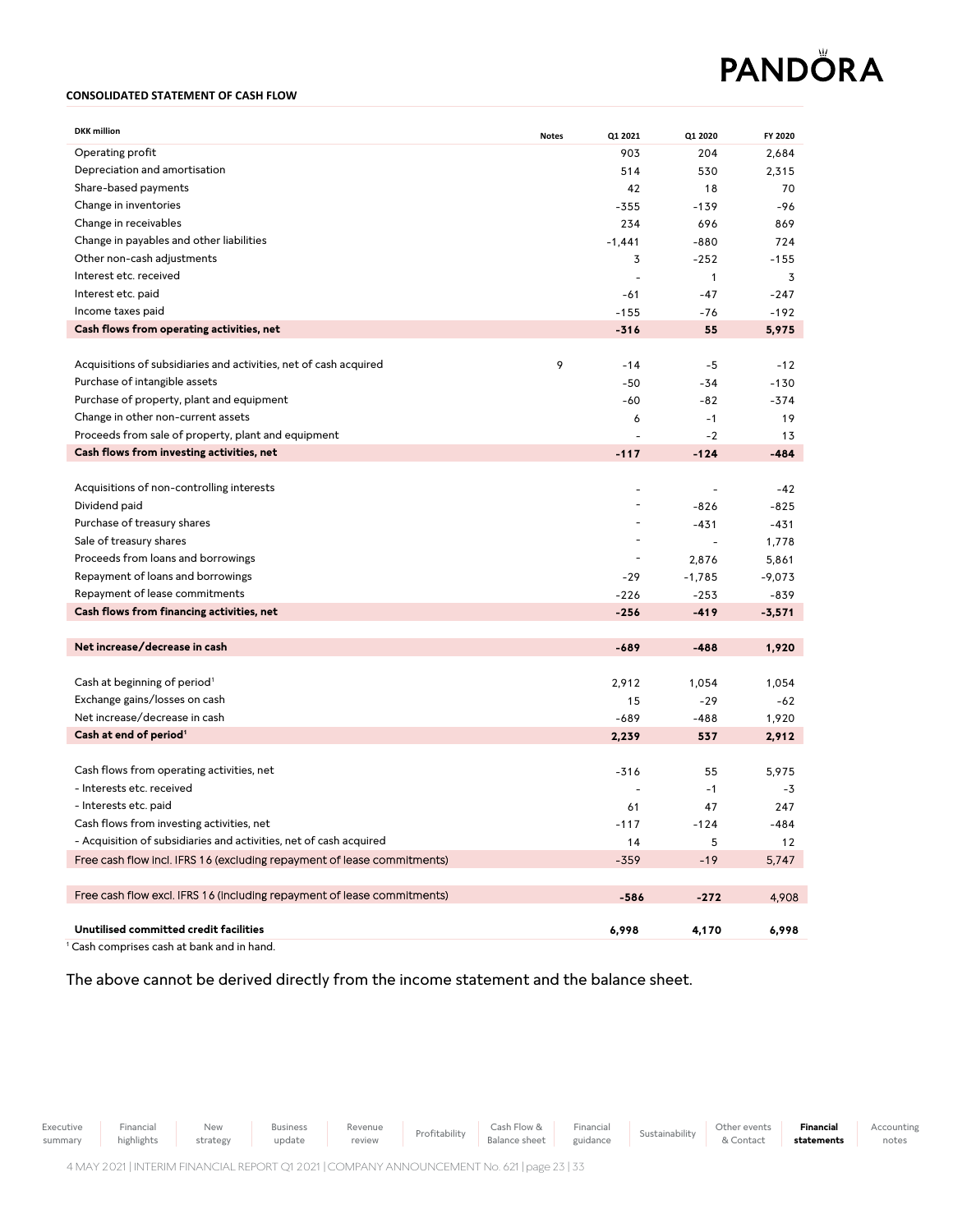### **ACCOUNTING NOTES**

# **NOTE 1 – Accounting policies**

The unaudited condensed consolidated interim financial statements have been prepared in accordance with IAS 34 'Interim Financial Reporting' as issued by the International Accounting Standards Board (IASB) and adopted by the European Union and additional Danish disclosure requirements for interim financial reporting of listed companies.

Pandora has adopted all new or amended standards (IFRS) and interpretations (IFRIC) as adopted by the EU and which are effective for the financial year beginning on 1 January 2021. The new or revised Standards and Interpretations did not affect recognition and measurement or result in any material changes to disclosures. The accounting policies applied are consistent with the accounting policies set out in the Annual Report 2020.

Due to rounding, numbers presented throughout this report may not add up precisely to the totals and percentages may not precisely reflect the absolute figures.

Pandora presents financial measures in the interim report that are not defined according to IFRS. Pandora believes that these non-GAAP measures provide valuable information to investors and Pandora's management when evaluating performance. Since other companies might calculate these differently from Pandora, they may not be comparable to the measures used by other companies. These financial measures should therefore not be considered a replacement for measures defined under IFRS. For the definitions of other alternative performance measures used by Pandora which are not defined by IFRS, refer to note 5.6 in the consolidated financial statement in the Annual Report 2020.

# **NOTE 2 – Significant accounting estimates and judgements**

In preparing the interim financial report, Management makes various accounting estimates and assumptions, which form the basis of presentation, recognition and measurement of Pandora's assets and liabilities.

All significant accounting estimates and judgements are consistent with the description in the Annual Report 2020 to which we refer.

Due to COVID-19 outbreak and the limited visibility of the impact, Pandora will continue assessing the value of the assets and relevant contracts, especially in case of new material lockdowns.

For information on liquidity risk, please refer to note 6.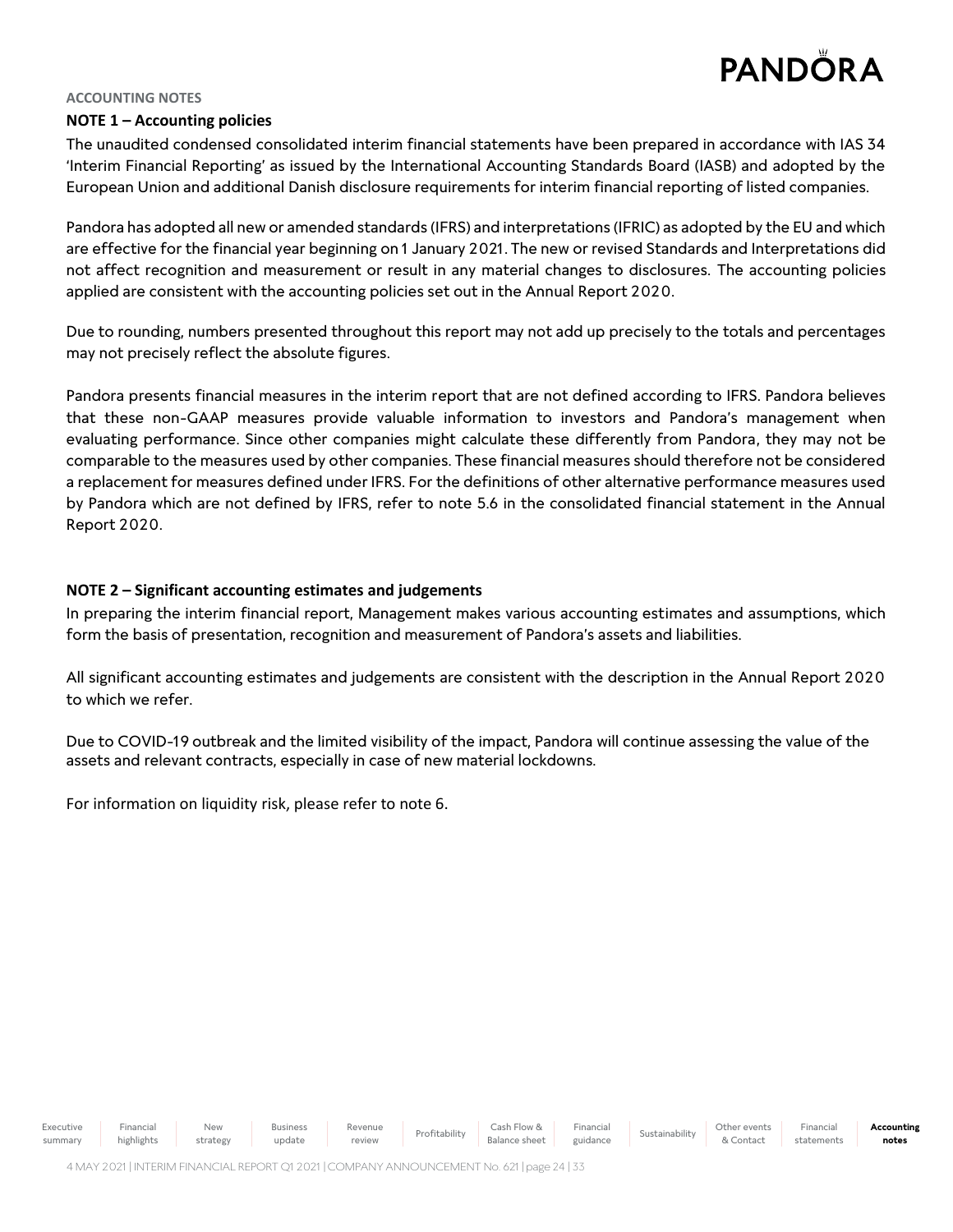# **NOTE 3 – Segment information**

Pandora's activities are segmented on the basis of collections and consistent with the management reporting structure.

The operating activities of the Group are divided into two operating segments: Moments and Collabs as well as Style and Upstream Innovation. This structure was implemented as part of Pandora's reorganisation in Q2 2020. The comparative figures for Q1 2020 have been restated to reflect the new segments.

The two operating segments both include all channels relating to the distribution and sale of Pandora products.

Both segments derive their revenue from the types of products shown in the product information. For information on revenue from the different products and sales channels reference is made to note 4.

Management monitors the profitability of the operating segments separately for the purpose of making decisions about resource allocation and performance management. Segment results are measured at gross profit as presented in the table below.

### **SEGMENT INFORMATION**

|                                                       | <b>Moments and</b> | Style and                  |          |
|-------------------------------------------------------|--------------------|----------------------------|----------|
| <b>DKK</b> million                                    | Collabs            | <b>Upstream Innovation</b> | Group    |
| Q1 2021                                               |                    |                            |          |
| Revenue                                               | 3,124              | 1,377                      | 4,500    |
| Cost of sales                                         | $-768$             | $-297$                     | $-1,065$ |
| <b>Gross profit</b>                                   | 2,356              | 1,080                      | 3,436    |
| Operating expenses                                    |                    |                            | $-2,533$ |
| Consolidated operating profit (EBIT)                  |                    |                            | 903      |
| Profit margin (EBIT margin)                           |                    |                            | 20.1%    |
|                                                       |                    |                            |          |
| Q1 2020                                               |                    |                            |          |
| Revenue                                               | 2,830              | 1,342                      | 4,172    |
| Cost of sales                                         | $-700$             | $-328$                     | $-1,028$ |
| <b>Gross profit</b>                                   | 2,130              | 1,014                      | 3,144    |
| Operating expenses                                    |                    |                            | $-2,940$ |
| Consolidated operating profit (EBIT)                  |                    |                            | 204      |
| Profit margin (EBIT margin)                           |                    |                            | 4.9%     |
| Restructuring costs                                   |                    |                            | $-435$   |
| Profit margin (EBIT margin) excl. restructuring costs |                    |                            | 15.3%    |
|                                                       |                    |                            |          |

| Executive | Financial  | <b>New</b> | <b>Business</b> | Revenue Profitability | Cash Flow & Financial Sustainability                                                    |          | Other events | Financial  | Accounting |
|-----------|------------|------------|-----------------|-----------------------|-----------------------------------------------------------------------------------------|----------|--------------|------------|------------|
| summary   | highlights | strategy   | update          | review                | Balance sheet                                                                           | guidance |              | statements | notes      |
|           |            |            |                 |                       | 4 MAY 2021 LINTERIM FINANCIAL REPORT 01 2021 COMPANY ANNOUNCEMENT No. 621 Lpage 25   33 |          |              |            |            |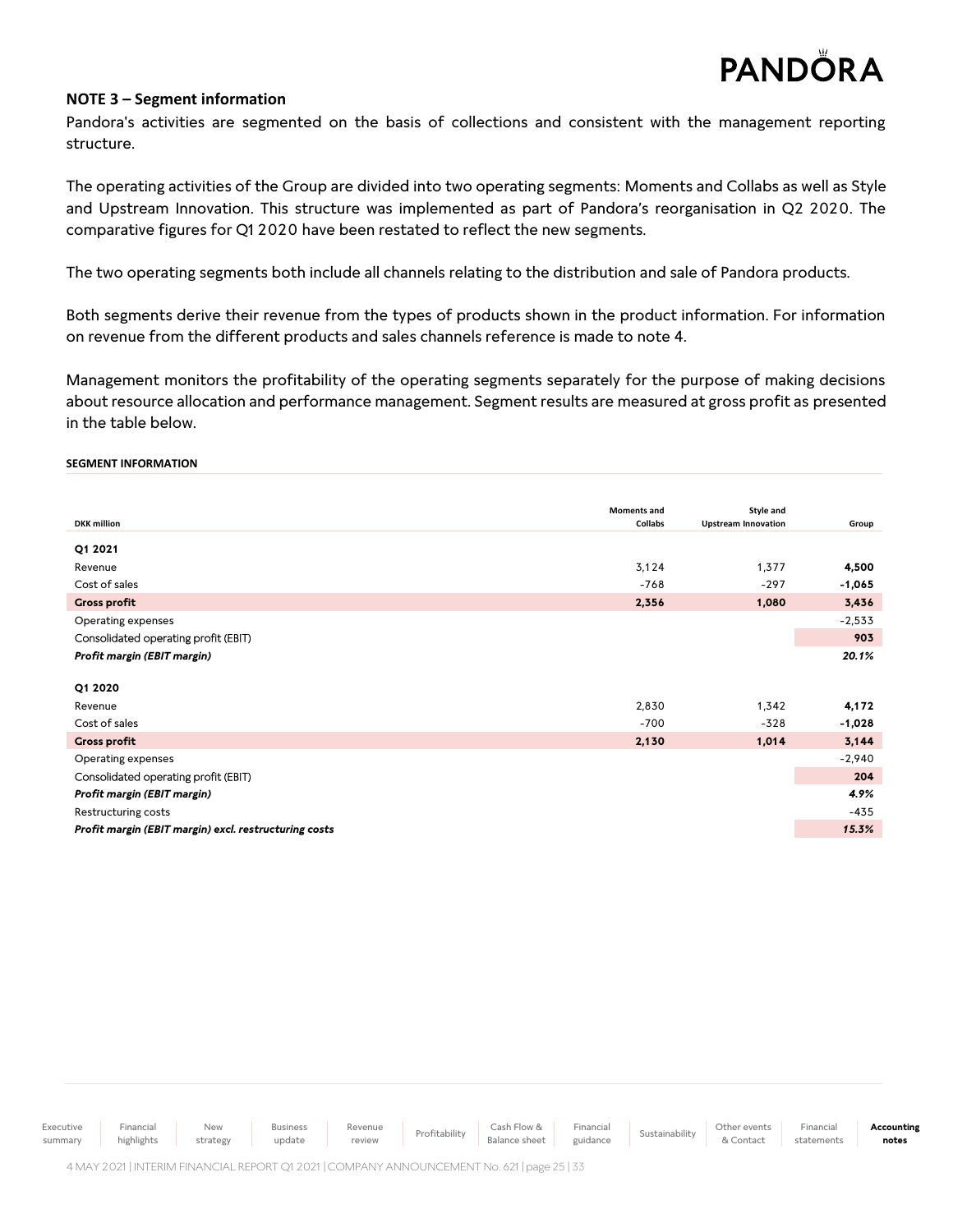### **REVENUE DEVELOPMENT IN THE KEY MARKETS**

|                        |         |         | Growth in<br>local       |         |
|------------------------|---------|---------|--------------------------|---------|
| <b>DKK</b> million     | Q1 2021 | Q1 2020 | currency                 | FY 2020 |
| UK                     | 587     | 590     | 1%                       | 2,960   |
| Italy                  | 440     | 452     | $-2%$                    | 2,021   |
| France                 | 194     | 241     | -19%                     | 1,154   |
| Germany                | 191     | 179     | 7%                       | 1,014   |
| <b>US</b>              | 1,391   | 935     | 64%                      | 4,505   |
| Australia              | 243     | 193     | 18%                      | 1,120   |
| China                  | 281     | 212     | 35%                      | 1,261   |
| Total top-7 markets    | 3,326   | 2,800   | $\overline{\phantom{a}}$ | 14,036  |
| <b>Rest of Pandora</b> | 1,174   | 1,371   | -                        | 4,973   |
| <b>Total revenue</b>   | 4,500   | 4,172   | 13%                      | 19,009  |
|                        |         |         |                          |         |

# **NOTE 4 – Revenue from contracts with customers**

**REVENUE BY CHANNEL**

| <b>DKK</b> million                     | Q1 2021 | Q1 2020 | Growth in<br>local<br>currency | FY 2020 |
|----------------------------------------|---------|---------|--------------------------------|---------|
| Retail physical stores <sup>1</sup>    | 1,539   | 2.001   | $-19%$                         | 7,943   |
| Retail online stores                   | 1.417   | 621     | 136%                           | 5,483   |
| Wholesale and third-party distribution | 1.544   | 1.549   | 5%                             | 5,583   |
| <b>Total revenue</b>                   | 4,500   | 4,172   | 13%                            | 19,009  |

<sup>1</sup>Pandora does not own any of the premises (Land and buildings) where stores are operated. Pandora exclusively operates stores from leased premises.

### **REVENUE BY GLOBAL BUSINESS UNITS**

|                               |         |         | Growth in |         |
|-------------------------------|---------|---------|-----------|---------|
|                               |         |         | local     |         |
| <b>DKK</b> million            | Q1 2021 | Q1 2020 | currency  | FY 2020 |
| Moments and Collabs           | 3,124   | 2,830   | 15%       | 13,059  |
| Style and Upstream innovation | .377    | 1.342   | 7%        | 5.950   |
| Total revenue <sup>1</sup>    | 4,500   | 4,172   | 13%       | 19,009  |

### **REVENUE BY PRODUCT CATEGORY**

|                                      |         |         | Growth in<br>local |         |
|--------------------------------------|---------|---------|--------------------|---------|
| <b>DKK</b> million                   | Q1 2021 | Q1 2020 | currency           | FY 2020 |
| Charms                               | 2,278   | 2,124   | 12%                | 9,646   |
| <b>Bracelets</b>                     | 857     | 799     | 13%                | 3,751   |
| Rings                                | 724     | 663     | 15%                | 2,774   |
| Earrings                             | 298     | 270     | 15%                | 1,319   |
| Necklaces & Pendants                 | 343     | 315     | 14%                | 1,519   |
| Total revenue <sup>1</sup>           | 4,500   | 4,172   | 13%                | 19,009  |
|                                      |         |         |                    |         |
| Goods transferred at a point in time | 4,485   | 4,155   |                    | 18,939  |
| Services transferred over time       | 16      | 17      |                    | 70      |
| <b>Total revenue</b>                 | 4,500   | 4,172   |                    | 19,009  |

<sup>1</sup> Figures include franchise fees etc. of DKK 21 million in Q1 2021 (Q1 2020 DKK 24 million, FY 2020 DKK 129) which are allocated to the product categories.

Financial highlights Business update Revenue

Revenue Profitability Cash Flow &<br>
review Profitability Balance sheet

Balance sheet Financial **Accounting notes**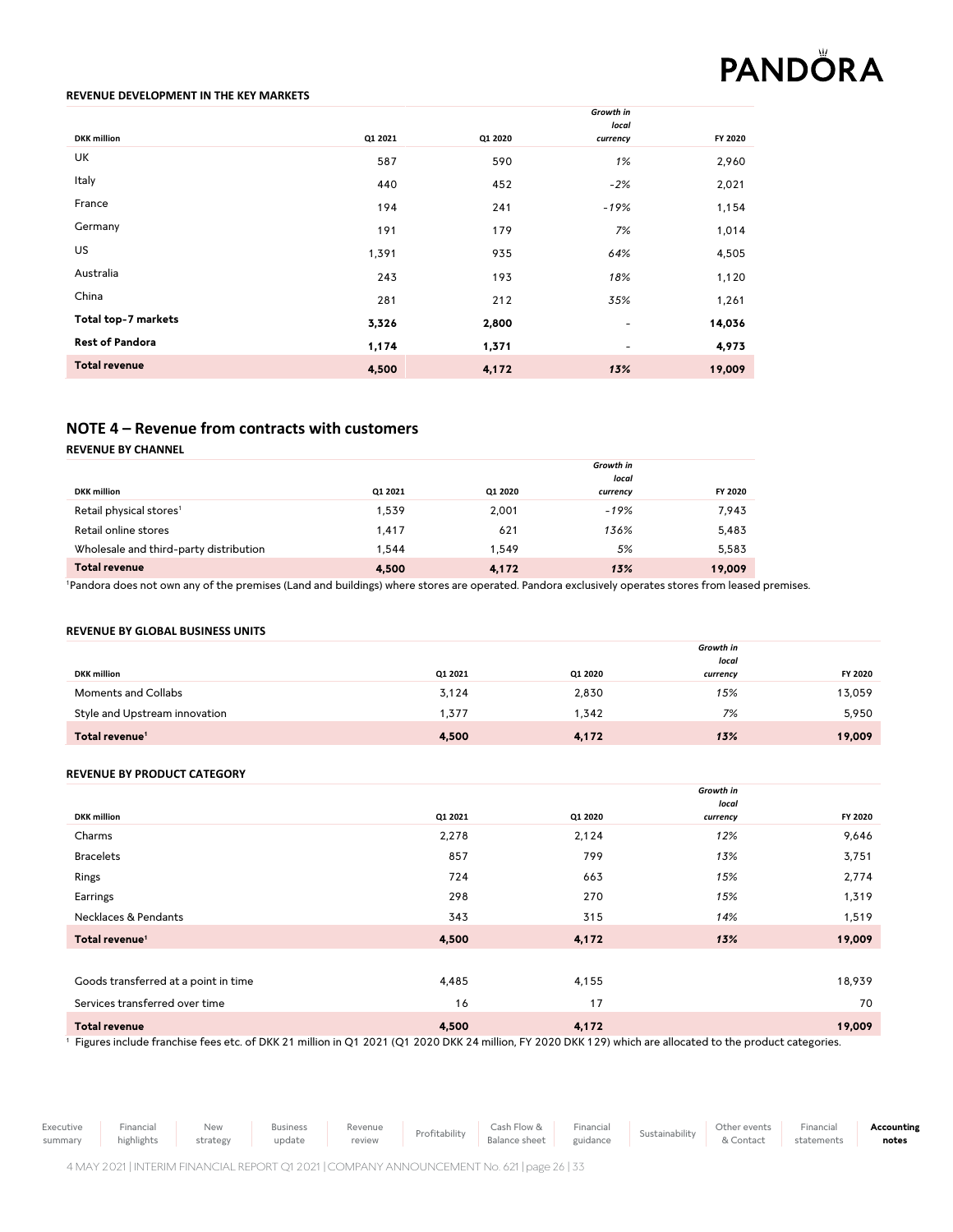# **PAND**

Following Pandora's strategic reorganisation our Global Business Unit structure constitutes a fundamental part in our new strategy, thus information on *revenue by GBU collection structure* will replace *revenue by product category* in Q2 and onwards.

The use of sales channels for the distribution of Pandora jewellery depends on the underlying market maturity and varies within markets but is consistent when viewed between segments.

# **NOTE 5 – Seasonality of operations**

Due to the seasonal nature of the jewellery business, higher revenue is historically realised in the second half of the year.

# **NOTE 6 – Financial risks**

Pandora's overall risk exposure and financial risks, including risks related to commodity prices, foreign currency, credit, liquidity and interest rates, are described in the disclosures in note 4.4 in the consolidated financial statements in the Annual Report 2020.

When COVID-19 forced many countries into lockdowns during early Spring 2020, Pandora decided to take a prudent approach and build further liquidity reserves. The liquidity risk was mitigated by the establishment of a new Club Deal amounting to DKK 3 billion and the sale of 8 million Treasury shares in May 2020 (DKK 1.8 billion net proceeds). An overview of the current committed facilities can be seen below.

In case the pandemic continues for an extended period and results in renewed major lockdowns or otherwise materially impacts consumer demand, this will obviously impact the financial risks facing Pandora, including liquidity and credit risks. Having said that, it should be noted that Pandora has material liquidity reserves and can withstand a global lockdown of the majority of physical stores even if it might continue throughout 2021.

# **Current outstanding committed loan facilities (end of March 2021)**

|                                    | Amount<br>(DKK million) | <b>Maturity date</b> | Drawn amount<br>(DKK million) |
|------------------------------------|-------------------------|----------------------|-------------------------------|
| <b>Revolving Credit Facilities</b> | 6,998                   | May 2022             | 0                             |
| Club Deal                          | 2,975                   | December 2021        | 2,975                         |
| Total                              | 9,973                   |                      | 2,975                         |

Revolving Credit Facilities were refinanced in April with a DKK 7 billion sustainability-linked facility where the margin on the loan is linked to Pandora's sustainability targets to be carbon neutral and to use recycled metals only by 2025. The facility will be part of the company's liquidity reserve and has an initial five-year term, which may be extended by an additional two years. Pandora has also prepaid the DKK 3 billion Club Deal due to a strong liquidity position. As of today, available liquidity amounts to approximately DKK 7 billion.

# **NOTE 7 – Derivative financial instruments**

Derivative financial instruments are measured at fair value and in accordance with level 2 in the fair value hierarchy (IFRS 13).

See note 4.5 to the consolidated financial statement in the Annual Report 2020.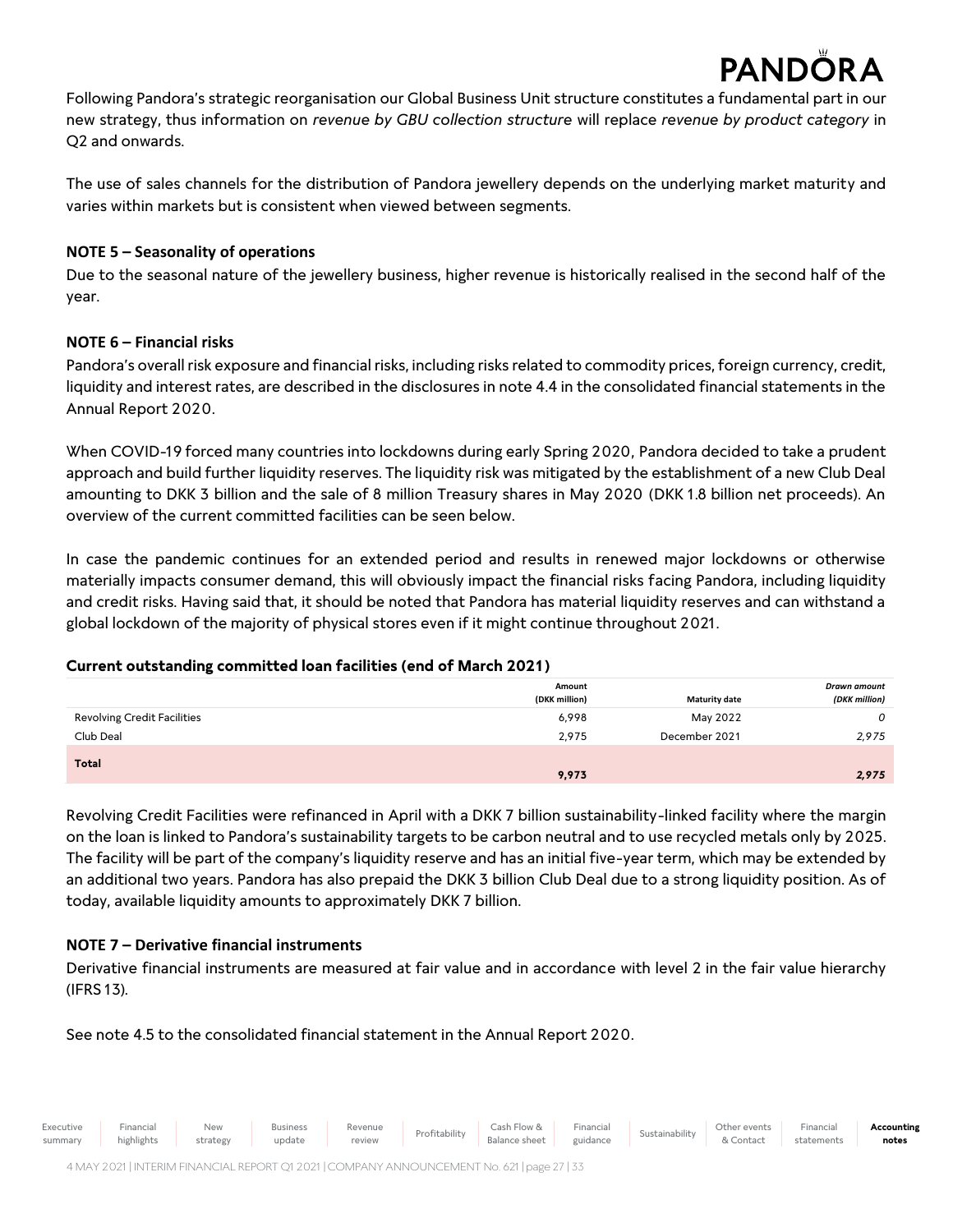

# **NOTE 8 – Trade receivables**

| <b>DKK</b> million                                            | 2021<br>31 March | 2020<br>31 December |
|---------------------------------------------------------------|------------------|---------------------|
|                                                               |                  |                     |
| Receivables related to third-party distribution and wholesale | 435              | 600                 |
| Receivables related to retail revenue sales                   | 167              | 270                 |
| Total trade receivables                                       | 602              | 870                 |

# **NOTE 9 – Business combinations**

Pandora took over 22 concept stores in the US in the period 1 January – 31 March 2021. Net assets taken over mainly consists of non-current assets (DKK 41 million) and liabilities (DKK 40 million) relating to the stores. The total purchase price was DKK 14 million and the purchase price allocations have not yet been finalised at the time of reporting. Outstanding items are considered immaterial.

# **Acquisitions after the reporting period**

No significant acquisitions took place after the reporting period.

# **NOTE 10 – Goodwill**

|                                                          | 2021     | 2020        |
|----------------------------------------------------------|----------|-------------|
| <b>DKK</b> million                                       | 31 March | 31 December |
| Cost at 1 January                                        | 4,247    | 4.416       |
| Acquisition of subsidiaries and activities in the period | 13       |             |
| Exchange rate adjustments                                | 109      | $-170$      |
| Cost at the end of the period                            | 4,369    | 4,247       |

No impairment indication was identified based on the information regarding the market and the forecast. The latest impairment test that was carried out in 2020 is still considered to include sufficient headroom.

# **NOTE 11 – Assets and liabilities related to leases**

Amounts recognised in the balance sheet:

### **RIGHT-OF-USE-ASSETS**

|                           | 2021     | 2020        |
|---------------------------|----------|-------------|
| <b>DKK</b> million        | 31 March | 31 December |
| Property                  | 2,858    | 2,975       |
| IT                        |          | 5           |
| Cars                      | 16       | 18          |
| Other                     | $\circ$  | 10          |
| Total right-of-use assets | 2,888    | 3,007       |

Out of the total decrease of DKK 0.1 billion in right-of-use-assets in the period 1 January – 31 March 2021, the DKK 0.2 billion relates to depreciation and currency exchange movement, partially offset by a net increase of DKK 0.1 billion as a result of renewals of lease contracts.

**LEASE LIABILITIES**

|                      | <b>DKK million</b>             |                        |                           |                   |               |                                     |                       |                | 2021<br>31 March          | 31 December             | 2020                |
|----------------------|--------------------------------|------------------------|---------------------------|-------------------|---------------|-------------------------------------|-----------------------|----------------|---------------------------|-------------------------|---------------------|
|                      | Non-current                    |                        |                           |                   |               |                                     |                       |                | 1,974                     |                         | 2,066               |
|                      | Current                        |                        |                           |                   |               |                                     |                       |                | 1.024                     |                         | 993                 |
|                      | <b>Total lease liabilities</b> |                        |                           |                   |               |                                     |                       |                | 2,998                     |                         | 3,059               |
| Executive<br>summary | Financial<br>highlights        | <b>New</b><br>strategy | <b>Business</b><br>update | Revenue<br>review | Profitability | Cash Flow &<br><b>Balance sheet</b> | Financial<br>guidance | Sustainability | Other events<br>& Contact | Financial<br>statements | Accounting<br>notes |

4 MAY2021 | INTERIM FINANCIAL REPORT Q12021| COMPANY ANNOUNCEMENT No. 621| page 28 | 33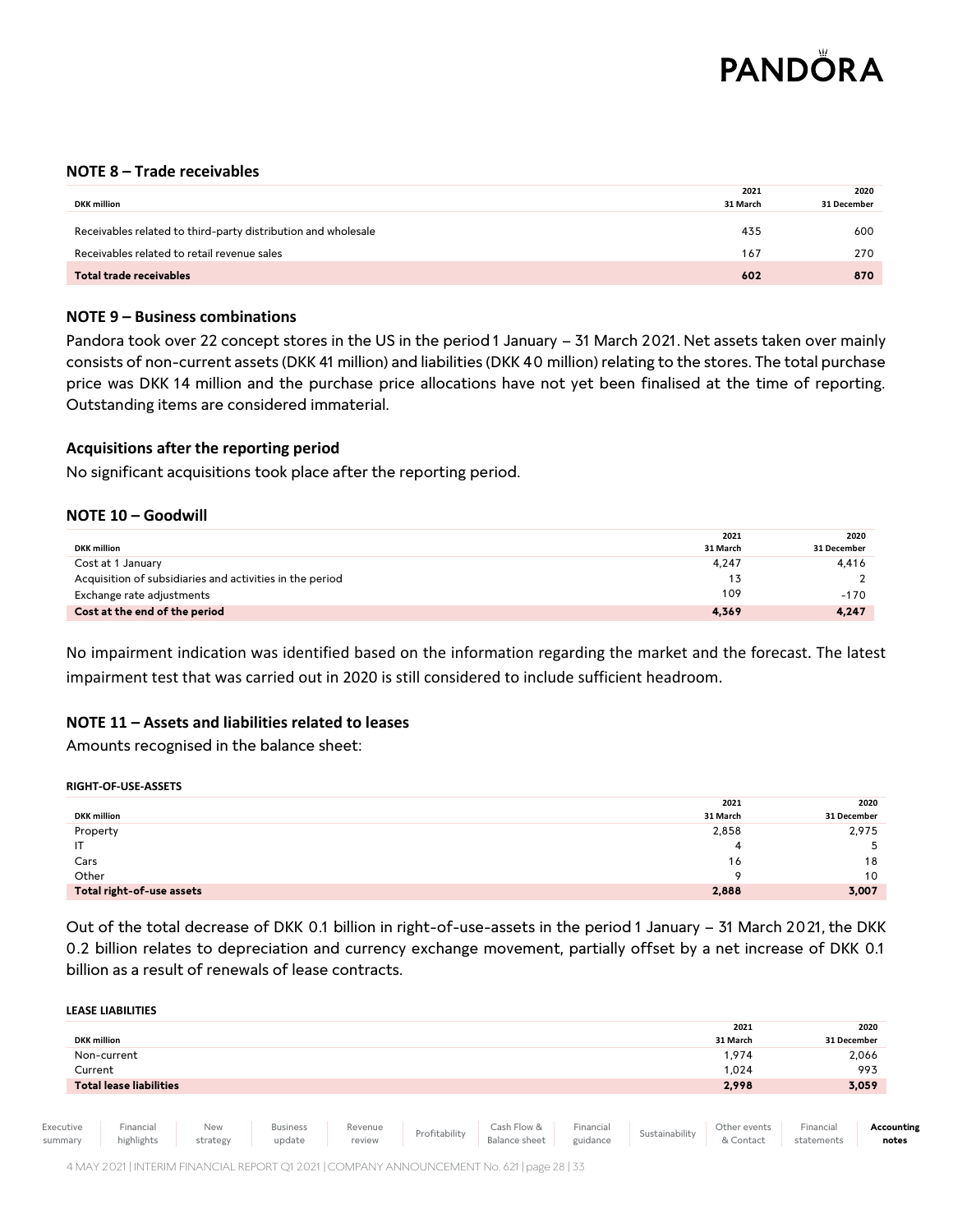**Accounting notes**

Lease liabilities are recognised in loans and borrowings in the balance sheet.

Amounts recognised in the income statement:

**RECOGNISED DEPRECIATION ON RIGHT-OF-USE ASSETS CHARGED TO THE INCOME STATEMENT FOR THE PERIOD 1 JANUARY – 31 MARCH**

| <b>DKK</b> million                                       | 1 January $-$<br>31 March 2021 | 1 January $-$<br>31 March 2020 |
|----------------------------------------------------------|--------------------------------|--------------------------------|
| Property                                                 | 293                            | 274                            |
| Cars                                                     |                                |                                |
| Other                                                    |                                |                                |
| Total depreciation on right-of-use assets for the period | 297                            | 278                            |
|                                                          |                                |                                |

### **OTHER ITEMS RELATING TO LEASES**

| <b>DKK</b> million            | 1 January –<br>31 March 2021 | 1 January –<br>31 March 2020 |
|-------------------------------|------------------------------|------------------------------|
| Interest expense              | $-24$                        | $-24$                        |
| Total interest for the period | $-24$                        | $-24$                        |

Costs recognised in the period for short term and low value leases were DKK 12 million (2020 Q1: DKK 7 million). Expenses are recognised on a straight line basis.

Total cash outflow relating to leases was DKK 312 million (2020 Q1: DKK 330 million) for the period. This comprises of fixed lease payments in scope of IFRS 16 in amount of DKK 226 million (2020 Q1: DKK 253 million), variable lease payments in amount of DKK 50 million (2020 Q1: DKK 48 million), interest paid of DKK 24 million (2020 Q1: DKK 22 million) and short term and low value leases of DKK 12 million (2020 Q1: DKK 7 million). Payments related to variable leases and short term and low value leases are not included in the lease liabilities.

Due to COVID-19, repayment of certain fixed leases has been negotiated and agreed with landlords and deferred by approximately DKK 67 million. In addition, Pandora has received rent concessions from landlords in Q1 2021 amounting to DKK 16 million.

Pandora decided to apply the practical expedient for all contracts with rent concessions occurring as a direct consequence of COVID-19 and where it meets all conditions of the practical expedient. The amendments to IFRS 16 are described in the note 1.2 in the Annual Report 2020.

As a result, rent concessions have been recognised in the profit and loss statement in Q1 2021 amounting to DKK 16 million under Sales and Distribution expenses.

Overall financing cash flow is positively impacted by DKK 83 million due to rent relief and rent deferrals.

# **NOTE 12 – Contingent liabilities**

Reference is made to note 5.1 to the consolidated financial statements in the Annual Report 2020.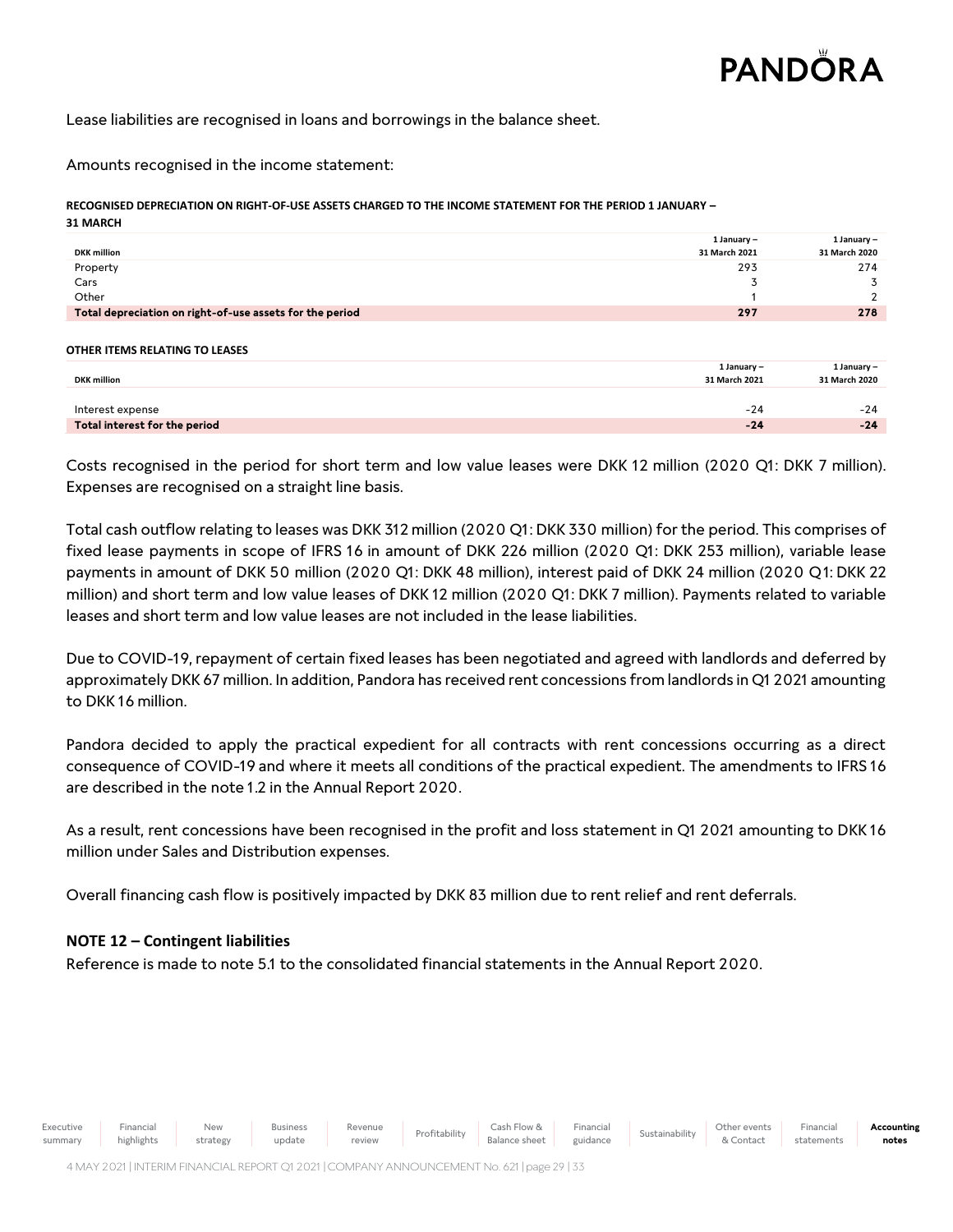# **NOTE 13 – Related parties**

# *Related parties with significant interests*

Other related parties of Pandora with significant influence include the Board and the Executive Management of this Company and their close family members. Related parties also include companies in which the persons have control or significant interests.

# *Transactions with related parties*

Pandora did not enter into any significant transactions with members of the Board or the Executive Management, except for compensation and benefits received because of their membership of the Board, employment with Pandora or shareholdings in Pandora.

# **NOTE 14 – STORE NETWORK, OTHER POINTS OF SALE DEVELOPMENT**

|                                    |         |         |         | Growth    | Growth   |
|------------------------------------|---------|---------|---------|-----------|----------|
|                                    |         |         |         | 01 2021   | 01 2021  |
|                                    | 01 2021 | Q4 2020 | Q1 2020 | / Q4 2020 | /Q1 2020 |
| Other points of sale (retail)      | 253     | 235     | 225     | 18        | 28       |
| Other points of sale (wholesale)   | 3.243   | 3,602   | 3,746   | $-359$    | $-503$   |
| Other points of sale (third-party) | 554     | 565     | 622     | $-11$     | -68      |
| Other points of sale, total        | 4.050   | 4.402   | 4,593   | $-352$    | $-543$   |

# **NOTE 15 – STORE NETWORK, CONCEPT STORE DEVELOPMENT<sup>1</sup>**

|             | <b>Total concept stores</b>               |                                                  |                                                  |                                |                               |                                                         | <b>O&amp;O</b> concept stores                   |                                                |
|-------------|-------------------------------------------|--------------------------------------------------|--------------------------------------------------|--------------------------------|-------------------------------|---------------------------------------------------------|-------------------------------------------------|------------------------------------------------|
|             | Number<br>of concept<br>stores<br>Q1 2021 | <b>Number</b><br>of concept<br>stores<br>Q4 2020 | <b>Number</b><br>of concept<br>stores<br>Q1 2020 | Growth<br>Q1 2021<br>/ Q4 2020 | Growth<br>Q1 2021<br>/Q1 2020 | <b>Number</b><br>of concept<br>stores<br>0&0<br>Q1 2021 | Growth<br>0&0<br>stores<br>Q1 2021<br>/ Q4 2020 | Growth<br>0&0<br>stores<br>Q1 2021<br>/Q1 2020 |
| <b>UK</b>   | 216                                       | 217                                              | 222                                              | - 1                            | -6                            | 138                                                     | - 1                                             | 12                                             |
| Italy       | 146                                       | 146                                              | 146                                              | н.                             | $\sim$                        | 107                                                     | $\overline{\phantom{a}}$                        | $\sim$                                         |
| France      | 120                                       | 121                                              | 121                                              | - 1                            | - 1                           | 76                                                      | - 1                                             | $-1$                                           |
| Germany     | 137                                       | 138                                              | 141                                              | $-1$                           | $-4$                          | 134                                                     | $\overline{\phantom{a}}$                        | -1                                             |
| US.         | 391                                       | 403                                              | 403                                              | $-12$                          | $-12$                         | 179                                                     | 25                                              | 23                                             |
| Australia   | 123                                       | 122                                              | 126                                              |                                | $-3$                          | 39                                                      |                                                 |                                                |
| China       | 228                                       | 234                                              | 238                                              | -6                             | $-10$                         | 216                                                     | -6                                              | $-11$                                          |
| All markets | 2,659                                     | 2,690                                            | 2,746                                            | $-31$                          | $-87$                         | 1,394                                                   | 12                                              | 12                                             |

1 Includes 7 key markets measured on revenue for FY 2020. All markets with 10 or more concept stores can be found in the Excel appendix uploaded on www.pandoragroup.com

# **NOTE 16 – Commodity hedging**

It is Pandora's policy to hedge at least 70% of the Group's expected gold and silver consumption based on a rolling 12-months production plan. The below table illustrates the timing of the hedges related to the purchase of silver for production, i.e. excluding the time lag effect from inventory to Cost of sales (when the product is sold). The time-lag from use in production to impact on Cost of sales is usually 2-4 months.

### **HEDGED AND REALISED PURCHASE PRICES (AT USE OF THE SILVER AND GOLD FOR PRODUCTION)**

| USD / OZ                 | <b>Realised in</b><br>Q1 2021 | Hedged<br>Q2 2021 | Hedged<br>Q3 2021 | Hedged<br>Q4 2021 | Hedged<br>Q1 2022 |
|--------------------------|-------------------------------|-------------------|-------------------|-------------------|-------------------|
| Gold price               | 1,673                         | 1,991             | 848, 1            | 1,794             | 1,815             |
| Silver price             | 22.22                         | 21.72             | 24.65             | 25.31             | 26.84             |
| Commodity hedge ratio, % | Realised                      | 70-100%           | 70-90%            | 50-70%            | 30-50%            |
|                          |                               |                   |                   |                   |                   |

Executive summary Financial highlights New strategy Business update Revenue Revenue | Profitability | Cash Flow & Review Balance sheet Financial Sustainability Other events & Contact Financial statements **Accounting notes**

4 MAY2021 | INTERIM FINANCIAL REPORT Q12021| COMPANY ANNOUNCEMENT No. 621| page 30 | 33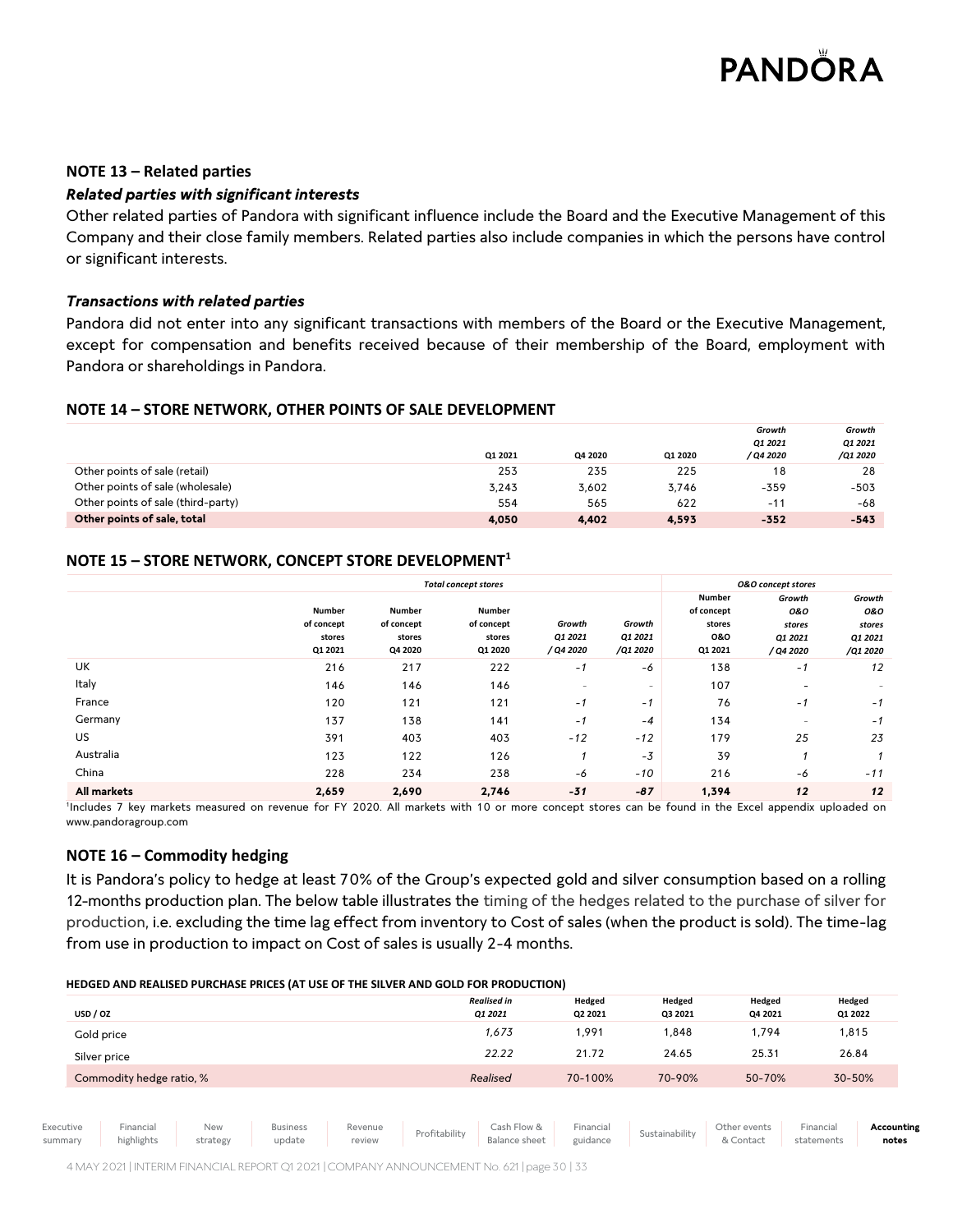Pandora increased its hedge ratio of silver during the COVID-19 pandemic where the silver prices were very low. Pandora has since reduced the hedge position at a gain of DKK 49 million which will impact production, mainly in Q1 2021 and Q2 2021 with a time-lag from use in production to impact on Cost of sales of 2-4 months. Of the DKK 49 million, DKK 14 million matured in Q1 2021. This gain is not reflected in the hedging purchase prices in the table above.

# **NOTE 17 – Subsequent events**

Other than as described in "Other events" in the Management review, Pandora is not aware of events after 31 March 2021, which are expected to materially impact the Group's financial position.

Executive summary Financial highlights New strategy Business update Revenue Revenue | Profitability | Cash Flow & Review Balance sheet Financial Financial Sustainability Other events<br>guidance Sustainability & Contact & Contact Financial statements **Accounting notes**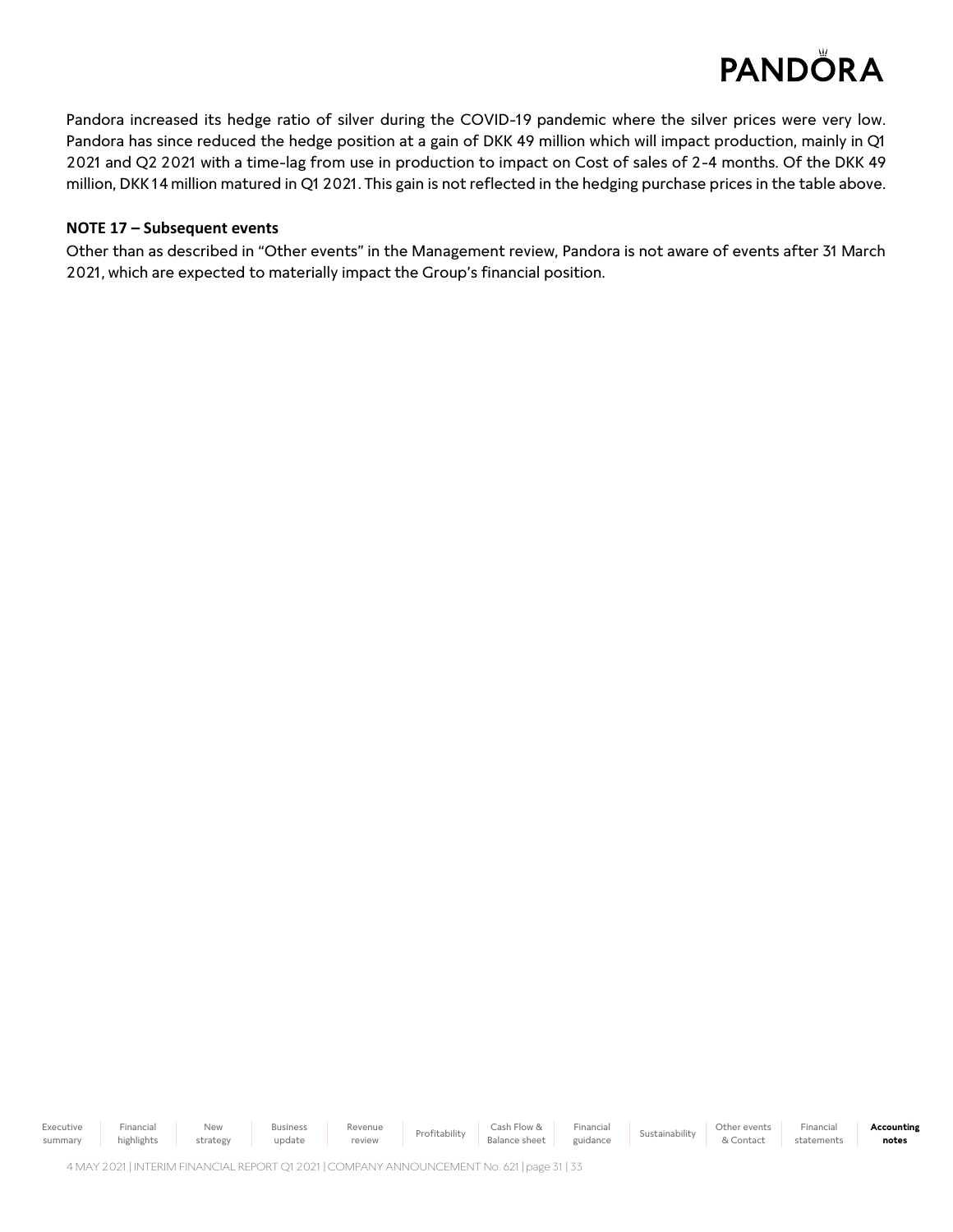### **QUARTERLY OVERVIEW**

| <b>DKK</b> million                                         | Q1 2021 | Q4 2020  | Q3 2020 | Q2 2020 | Q1 2020 |
|------------------------------------------------------------|---------|----------|---------|---------|---------|
| Key financial highlights                                   |         |          |         |         |         |
| Organic growth, %                                          | 13%     | 4%       | $-5%$   | $-38%$  | $-14%$  |
| Organic growth, % vs 2019                                  | $-3%$   | n/a      | n/a     | n/a     | n/a     |
| Sell-out growth incl. temporarily closed stores, %         | 21%     | 1%       | $-2%$   | $-39%$  | $-17%$  |
| Sell-out growth incl. temporarily closed stores, % vs 2019 | $-5%$   | n/a      | n/a     | n/a     | n/a     |
| Gross margin, % <sup>1</sup>                               | 76.3%   | 75.7%    | 78.1%   | 74.9%   | 77.4%   |
| EBIT margin, % <sup>1</sup>                                | 20.1%   | 31.8%    | 17.2%   | 1.1%    | 15.3%   |
| <b>Consolidated income statement</b>                       |         |          |         |         |         |
| Revenue                                                    |         | 7,891    |         | 2,876   | 4,172   |
| Earnings before interests, tax, depreciations and          | 4,500   |          | 4,070   |         |         |
|                                                            | 1,416   | 2,896    | 1,045   | 325     | 733     |
| Operating profit (EBIT)                                    | 903     | 2,212    | 467     | $-198$  | 204     |
| Net financials                                             | $-92$   | 96       | $-24$   | $-28$   | $-234$  |
| Net profit for the period                                  | 628     | 1,794    | 343     | $-175$  | $-24$   |
| <b>Financial ratios</b>                                    |         |          |         |         |         |
| Revenue growth, DKK, %                                     | 8%      | $-1%$    | $-8%$   | $-39%$  | $-13%$  |
| Revenue growth, local currency, %                          | 13%     | 4%       | $-5%$   | $-38%$  | $-14%$  |
| Gross margin, %                                            | 76.3%   | 75.4%    | 78.2%   | 73.0%   | 75.4%   |
| EBITDA margin, %                                           | 31.5%   | 36.7%    | 25.7%   | 11.3%   | 17.6%   |
| EBIT margin, %                                             | 20.1%   | 28.0%    | 11.5%   | $-6.9%$ | 4.9%    |
| Effective tax rate, %                                      | 22.5%   | 22.3%    | 22.5%   | 22.5%   | 22.5%   |
| Equity ratio, %                                            | 41%     | 37%      | 30%     | 29%     | 19%     |
| NIBD to EBITDA, excl. restructuring costs <sup>2</sup> , x | 0.6     | 0.5      | 1.1     | 1.1     | 1.3     |
| Return on invested capital (ROIC) <sup>2</sup> , %         | 29%     | 25%      | 22%     | 16%     | 22%     |
| Cash conversion incl. lease payments (excl. IFRS 16), %    | $-65%$  | 171%     | 98%     | n/a     | $-134%$ |
| Net working capital, % of last 12 months revenue           | $-0.4%$ | $-7.6%$  | 0.0%    | $-1.5%$ | 0.0%    |
| <b>Stock ratios</b>                                        |         |          |         |         |         |
| Total payout ratio (incl. share buyback) <sup>3</sup> , %  |         |          |         |         | n/a     |
|                                                            |         |          |         |         |         |
| <b>Consolidated balance sheet</b>                          |         |          |         |         |         |
| Total assets                                               | 19,211  | 19,984   | 18,932  | 18,859  | 19,529  |
| Invested capital                                           | 11,675  | 10,540   | 12,544  | 12,864  | 13,810  |
| Net working capital                                        | $-76$   | $-1,447$ | 5       | $-286$  | 10      |
| Net interest-bearing debt (NIBD)                           | 3,735   | 3,151    | 6,862   | 7,391   | 10,178  |
| Equity                                                     | 7,940   | 7,389    | 5,682   | 5,473   | 3,632   |
| Consolidated statement of cash flow                        |         |          |         |         |         |
| Cash flow from operating activities                        | $-316$  | 4,062    | 776     | 1,082   | 55      |
| Capital expenditure (CAPEX), DKK million                   | 88      | 124      | 117     | 121     | 129     |
| Capital expenditure, tangible assets (CAPEX), DKK million  | 35      | 78       | 97      | 100     | 94      |
| Free cash flow incl. lease payments (excl. IFRS 16), DKK   | $-586$  | 3,780    | 457     | 943     | $-272$  |

<sup>1</sup>2019 and 2020 numbers are excluding Programme NOW restructuring costs.

<sup>2</sup> Ratios are based on 12 months' rolling EBITDA and EBIT, respectively.

<sup>3</sup> Excluding sale of Treasury shares amounting to DKK 1.8 billion in Q2 2020.

Executive

summary

Financial highlights

New strategy Revenue review Profitability Cash Flow & Balance sheet

Financial

**Accounting notes**

4 MAY2021 | INTERIM FINANCIAL REPORT Q12021| COMPANY ANNOUNCEMENT No. 621| page 32 | 33

Business update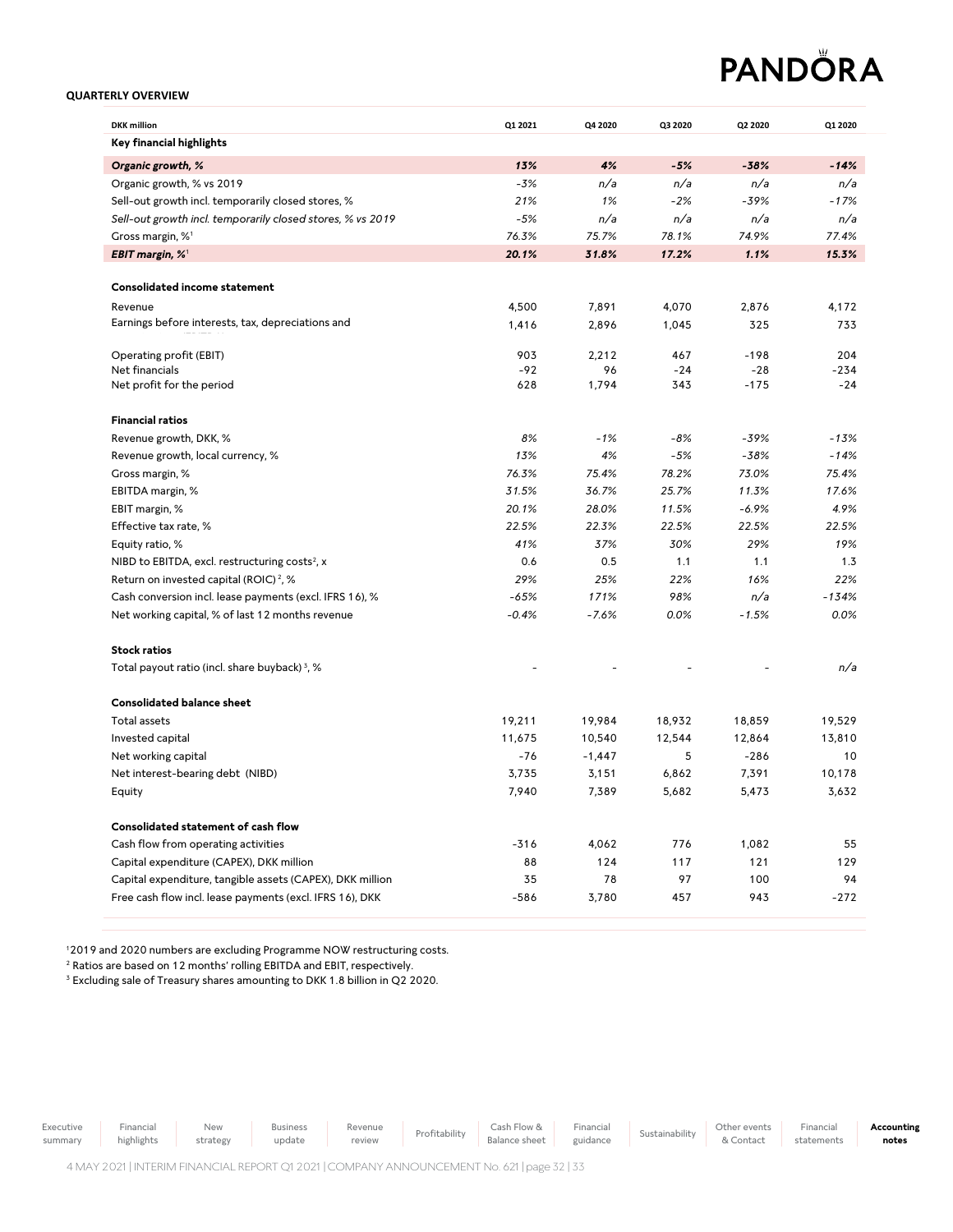# **MANAGEMENT STATEMENT**

The Board of Directors and the Executive Management have reviewed and approved the interim financial report of Pandora A/S for the period 1 January – 31 March 2021. The consolidated interim financial statement, which has not been audited or reviewed by the Company's auditor, has been prepared in accordance with IAS 34 'Interim Financial Reporting', as adopted by the EU, and additional requirements in the Danish Financial Statements Act.

It is our opinion that the consolidated interim financial statement gives a true and fair view of the financial position for the Pandora Group at 31 March 2021 and of the results of the Pandora Group's operations and cash flows for the period 1 January – 31 March 2021.

Further, in our opinion, the Management's review gives a fair view of the development in the Group's activities and financial matters, results of operations, cash flows and the financial position as well as a description of material risks and uncertainties that the Group face.

Copenhagen, 04 May 2021

# **EXECUTIVE MANAGEMENT**

| Alexander Lacik                | Anders Boyer                   |
|--------------------------------|--------------------------------|
| <b>Chief Executive Officer</b> | <b>Chief Financial Officer</b> |

# **BOARD**

| Peter A. Ruzicka<br>Chair | Christian Frigast<br>Deputy Chair |                     |
|---------------------------|-----------------------------------|---------------------|
| Birgitta Stymne Göransson | Catherine Spindler                | Heine Dalsgaard     |
| Isabelle Parize           | Jan Zijderveld                    | Marianne Kirkegaard |

# **DISCLAIMER**

This company announcement contains forward-looking statements, which include estimates of financial performance and targets. These statements are not guarantees of future performance and involve certain risks and uncertainties. Therefore, actual future results and trends may differ materially from what is forecast in this report due to a variety of factors.